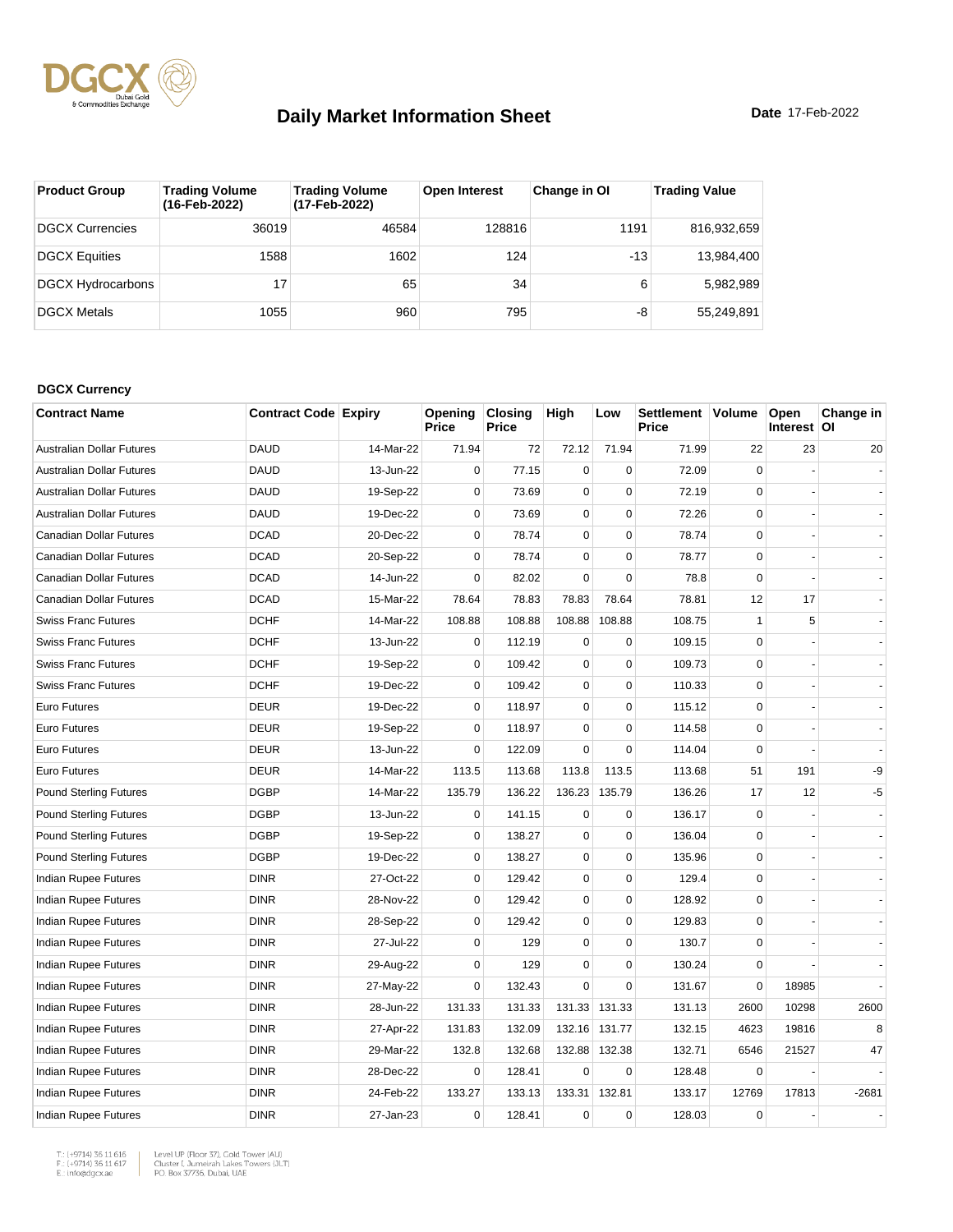

| Indian Rupee Quanto Futures | <b>DINRI</b> | 27-Jan-23 | 0           | 77.875  | $\mathbf 0$     | 0           | 78.1075 | 0           |                          |                          |
|-----------------------------|--------------|-----------|-------------|---------|-----------------|-------------|---------|-------------|--------------------------|--------------------------|
| Indian Rupee Quanto Futures | <b>DINRI</b> | 29-Mar-22 | 75.4925     |         | 75.4025 75.4925 | 75.34       | 75.3525 | 4827        | 459                      | 49                       |
| Indian Rupee Quanto Futures | <b>DINRI</b> | 27-Apr-22 | 0           | 75.87   | $\mathbf 0$     | $\mathbf 0$ | 75.6725 | 0           |                          |                          |
| Indian Rupee Quanto Futures | <b>DINRI</b> | 24-Feb-22 | 75.2375     | 75.135  | 75.2375         | 75.067<br>5 | 75.0925 | 4837        | 384                      | -81                      |
| Indian Rupee Quanto Futures | <b>DINRI</b> | 27-May-22 | 0           | 77.8825 | 0               | 0           | 75.9475 | 0           |                          |                          |
| Indian Rupee Quanto Futures | <b>DINRI</b> | 28-Jun-22 | 0           | 77.52   | $\mathbf 0$     | 0           | 76.26   | $\Omega$    |                          |                          |
| Indian Rupee Quanto Futures | <b>DINRI</b> | 29-Aug-22 | 0           | 77      | $\pmb{0}$       | 0           | 76.7825 | 0           |                          |                          |
| Indian Rupee Quanto Futures | <b>DINRI</b> | 27-Jul-22 | 0           | 77      | $\pmb{0}$       | $\mathbf 0$ | 76.51   | 0           |                          |                          |
| Indian Rupee Quanto Futures | <b>DINRI</b> | 28-Sep-22 | 0           | 77.2675 | 0               | 0           | 77.025  | $\mathbf 0$ |                          |                          |
| Indian Rupee Quanto Futures | <b>DINRI</b> | 28-Nov-22 | 0           | 77.2675 | $\pmb{0}$       | 0           | 77.5675 | $\mathbf 0$ |                          |                          |
| Indian Rupee Quanto Futures | <b>DINRI</b> | 27-Oct-22 | 0           | 77.2675 | $\pmb{0}$       | $\mathbf 0$ | 77.28   | $\mathbf 0$ |                          |                          |
| Indian Rupee Quanto Futures | <b>DINRI</b> | 28-Dec-22 | 0           | 77.875  | 0               | 0           | 77.8325 | 0           |                          |                          |
| Indian Rupee Mini Futures   | <b>DINRM</b> | 28-Dec-22 | 0           | 128.41  | $\mathbf 0$     | 0           | 128.48  | $\mathbf 0$ |                          |                          |
| Indian Rupee Mini Futures   | <b>DINRM</b> | 27-Oct-22 | 0           | 129.42  | $\pmb{0}$       | $\mathbf 0$ | 129.4   | $\mathbf 0$ |                          |                          |
| Indian Rupee Mini Futures   | <b>DINRM</b> | 28-Nov-22 | $\mathbf 0$ | 129.42  | $\pmb{0}$       | 0           | 128.92  | 0           |                          |                          |
| Indian Rupee Mini Futures   | <b>DINRM</b> | 28-Sep-22 | 0           | 129.42  | $\pmb{0}$       | 0           | 129.83  | $\mathbf 0$ |                          |                          |
| Indian Rupee Mini Futures   | <b>DINRM</b> | 27-Jul-22 | 0           | 129     | $\mathbf 0$     | 0           | 130.7   | 0           |                          |                          |
| Indian Rupee Mini Futures   | <b>DINRM</b> | 29-Aug-22 | 0           | 129     | $\mathbf 0$     | $\mathbf 0$ | 130.24  | $\Omega$    |                          |                          |
| Indian Rupee Mini Futures   | <b>DINRM</b> | 28-Jun-22 | 131.32      | 131.32  | 131.32          | 131.32      | 131.13  | 2100        | 2100                     | 2100                     |
| Indian Rupee Mini Futures   | <b>DINRM</b> | 27-May-22 | 0           | 131.84  | $\mathbf 0$     | 0           | 131.67  | 0           | 6500                     |                          |
| Indian Rupee Mini Futures   | <b>DINRM</b> | 24-Feb-22 | 133.29      | 133.15  | 133.29          | 132.84      | 133.17  | 4364        | 15252                    | $-1798$                  |
| Indian Rupee Mini Futures   | <b>DINRM</b> | 27-Apr-22 | 0           | 132.63  | 0               | 0           | 132.15  | 0           | 7499                     |                          |
| Indian Rupee Mini Futures   | <b>DINRM</b> | 29-Mar-22 | 132.63      | 132.74  | 132.79          | 132.42      | 132.71  | 2509        | 6845                     | 962                      |
| Indian Rupee Mini Futures   | <b>DINRM</b> | 27-Jan-23 | 0           | 128.41  | 0               | 0           | 128.03  | 0           |                          |                          |
| Indian Rupee Weekly Futures | <b>DINRW</b> | 17-Mar-22 | 0           | 134.04  | $\mathbf 0$     | 0           | 132.86  | 0           |                          |                          |
| Indian Rupee Weekly Futures | <b>DINRW</b> | 04-Mar-22 | 0           | 133.75  | $\pmb{0}$       | 0           | 133.07  | $\mathbf 0$ |                          |                          |
| Indian Rupee Weekly Futures | <b>DINRW</b> | 08-Apr-22 | 0           | 132.28  | 0               | 0           | 132.6   | 0           |                          |                          |
| Indian Rupee Weekly Futures | <b>DINRW</b> | 25-Feb-22 | 133.13      | 133.13  | 133.22          | 133         | 133.16  | 385         |                          |                          |
| Indian Rupee Weekly Futures | <b>DINRW</b> | 11-Mar-22 | 0           | 134.04  | $\mathbf 0$     | 0           | 132.96  | $\mathbf 0$ |                          |                          |
| Indian Rupee Weekly Futures | <b>DINRW</b> | 25-Mar-22 | $\mathbf 0$ | 134.04  | $\pmb{0}$       | 0           | 132.75  | 0           |                          |                          |
| Indian Rupee Weekly Futures | <b>DINRW</b> | 31-Mar-22 | 0           | 133.05  | $\pmb{0}$       | $\mathbf 0$ | 132.67  | 0           |                          |                          |
| Indian Rupee Weekly Futures | <b>DINRW</b> | 18-Feb-22 | 0           | 132.37  | 0               | 0           | 133.25  | $\mathbf 0$ |                          |                          |
| Japanese Yen Futures        | <b>DJPY</b>  | 19-Dec-22 | 0           | 91.26   | $\pmb{0}$       | $\mathbf 0$ | 87.84   | 0           |                          |                          |
| Japanese Yen Futures        | <b>DJPY</b>  | 19-Sep-22 | 0           | 91.26   | $\mathbf 0$     | $\mathbf 0$ | 87.43   | $\mathbf 0$ |                          |                          |
| Japanese Yen Futures        | <b>DJPY</b>  | 14-Mar-22 | 86.85       | 87      | 87              | 86.76       | 86.94   | 21          | 21                       | $-21$                    |
| Japanese Yen Futures        | <b>DJPY</b>  | 13-Jun-22 | $\mathbf 0$ | 91.17   | $\mathbf 0$     | $\mathbf 0$ | 87.1    | $\mathbf 0$ |                          |                          |
| Pakistani Rupee Futures     | <b>DPKR</b>  | 27-May-22 | 0           | 62      | $\mathbf 0$     | $\mathbf 0$ | 56.08   | 0           |                          | $\overline{\phantom{a}}$ |
| Pakistani Rupee Futures     | <b>DPKR</b>  | 28-Jun-22 | 0           | 62      | $\pmb{0}$       | $\mathbf 0$ | 55.83   | 0           |                          | $\blacksquare$           |
| Pakistani Rupee Futures     | <b>DPKR</b>  | 27-Apr-22 | $\mathbf 0$ | 62      | 0               | $\mathbf 0$ | 56.33   | $\mathbf 0$ |                          |                          |
| Pakistani Rupee Futures     | <b>DPKR</b>  | 24-Feb-22 | $\mathbf 0$ | 57.04   | $\pmb{0}$       | $\mathbf 0$ | 56.83   | $\mathbf 0$ | 6                        |                          |
| Pakistani Rupee Futures     | <b>DPKR</b>  | 29-Mar-22 | $\mathbf 0$ | 62.65   | 0               | $\mathbf 0$ | 56.58   | $\mathbf 0$ |                          |                          |
| Pakistani Rupee Futures     | <b>DPKR</b>  | 28-Sep-22 | 0           | 56.22   | 0               | 0           | 55.08   | 0           |                          |                          |
| Pakistani Rupee Futures     | <b>DPKR</b>  | 29-Aug-22 | 0           | 58      | 0               | $\mathbf 0$ | 55.33   | $\mathbf 0$ | $\overline{\phantom{a}}$ |                          |
| Pakistani Rupee Futures     | <b>DPKR</b>  | 27-Jul-22 | 0           | 59      | $\pmb{0}$       | $\mathbf 0$ | 55.58   | $\pmb{0}$   |                          |                          |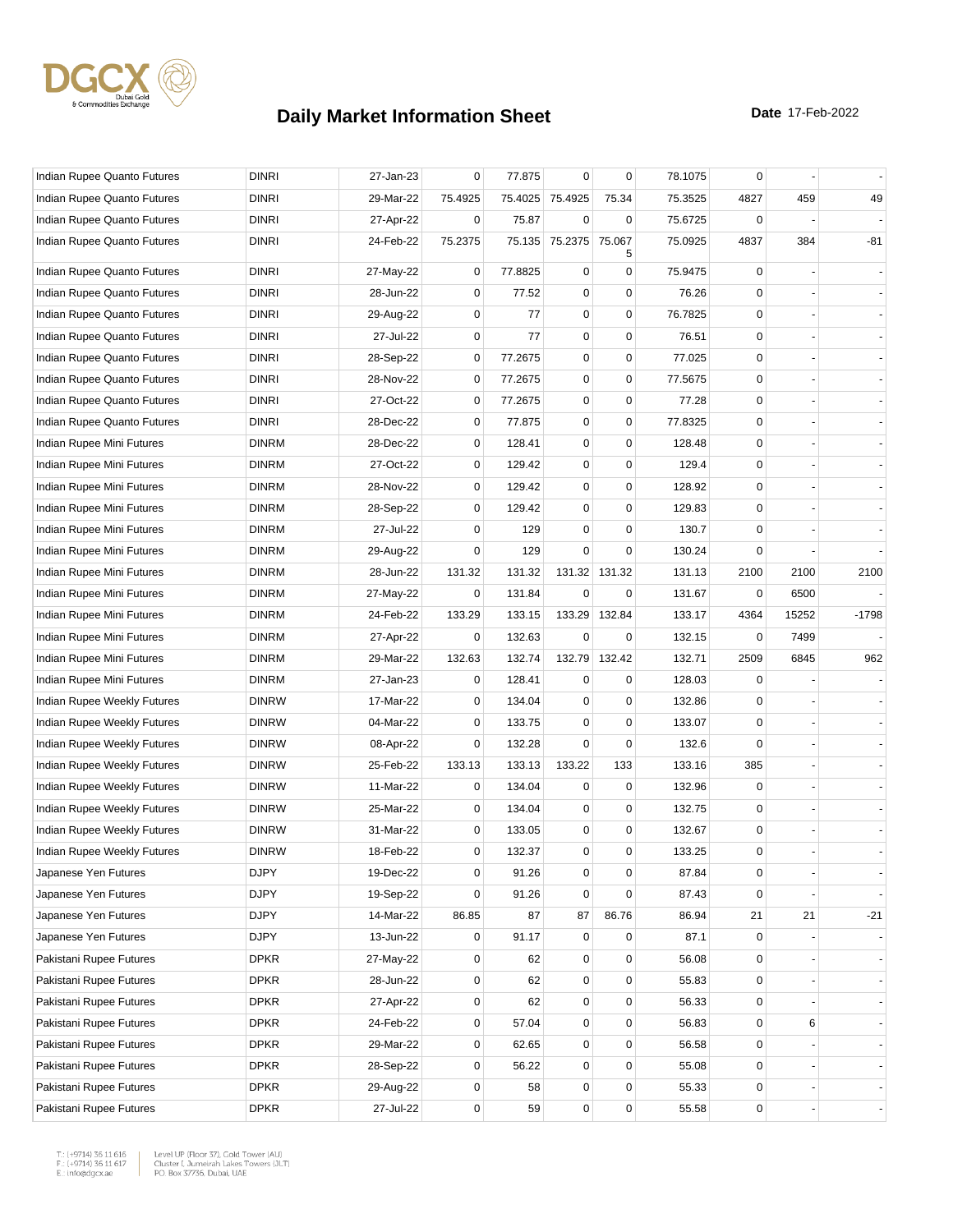

| Pakistani Rupee Futures     | <b>DPKR</b>    | 28-Nov-22 | $\mathbf 0$  | 56.22   | $\mathbf 0$ | $\mathbf 0$ | 54.58    | 0        |     |  |
|-----------------------------|----------------|-----------|--------------|---------|-------------|-------------|----------|----------|-----|--|
| Pakistani Rupee Futures     | <b>DPKR</b>    | 27-Oct-22 | $\Omega$     | 56.22   | $\Omega$    | $\Omega$    | 54.83    | $\Omega$ |     |  |
| Pakistani Rupee Futures     | <b>DPKR</b>    | 28-Dec-22 | $\Omega$     | 53.64   | $\mathbf 0$ | $\mathbf 0$ | 54.33    | $\Omega$ |     |  |
| Pakistani Rupee Futures     | <b>DPKR</b>    | 27-Jan-23 | $\Omega$     | 53.64   | $\mathbf 0$ | $\Omega$    | 54.08    | $\Omega$ |     |  |
| <b>Chinese Yuan Futures</b> | <b>DUSDCNH</b> | 16-Jan-23 | $\Omega$     | 6.5715  | $\mathbf 0$ | $\mathbf 0$ | 6.4468   | $\Omega$ |     |  |
| <b>Chinese Yuan Futures</b> | <b>DUSDCNH</b> | 13-Feb-23 | $\mathbf 0$  | 6.5715  | $\mathbf 0$ | $\mathbf 0$ | 6.4576   | $\Omega$ |     |  |
| <b>Chinese Yuan Futures</b> | <b>DUSDCNH</b> | 14-Nov-22 | 0            | 6.5715  | $\mathbf 0$ | $\mathbf 0$ | 6.4252   | $\Omega$ |     |  |
| <b>Chinese Yuan Futures</b> | <b>DUSDCNH</b> | 19-Dec-22 | 0            | 6.5715  | $\mathbf 0$ | $\mathbf 0$ | 6.436    | $\Omega$ |     |  |
| <b>Chinese Yuan Futures</b> | <b>DUSDCNH</b> | 15-Aug-22 | $\Omega$     | 6.6053  | $\Omega$    | $\Omega$    | 6.3928   | $\Omega$ |     |  |
| <b>Chinese Yuan Futures</b> | <b>DUSDCNH</b> | 17-Oct-22 | $\mathbf{0}$ | 6.5715  | $\mathbf 0$ | $\mathbf 0$ | 6.4144   | $\Omega$ |     |  |
| <b>Chinese Yuan Futures</b> | <b>DUSDCNH</b> | 19-Sep-22 | $\mathbf{0}$ | 6.5715  | $\mathbf 0$ | $\mathbf 0$ | 6.4036   | $\Omega$ |     |  |
| <b>Chinese Yuan Futures</b> | <b>DUSDCNH</b> | 14-Apr-22 | 0            | 6.6492  | $\mathbf 0$ | $\mathbf 0$ | 6.36     | $\Omega$ |     |  |
| <b>Chinese Yuan Futures</b> | <b>DUSDCNH</b> | 14-Mar-22 | $\Omega$     | 6.631   | $\mathbf 0$ | $\mathbf 0$ | 6.3464   | $\Omega$ |     |  |
| <b>Chinese Yuan Futures</b> | <b>DUSDCNH</b> | 16-May-22 | $\mathbf 0$  | 6.5619  | $\mathbf 0$ | $\Omega$    | 6.3604   | $\Omega$ |     |  |
| <b>Chinese Yuan Futures</b> | <b>DUSDCNH</b> | 13-Jun-22 | $\mathbf{0}$ | 6.5     | $\mathbf 0$ | $\mathbf 0$ | 6.3712   | $\Omega$ |     |  |
| <b>Chinese Yuan Futures</b> | <b>DUSDCNH</b> | 18-Jul-22 | $\mathbf{0}$ | 6.6053  | $\mathbf 0$ | $\mathbf 0$ | 6.382    | $\Omega$ |     |  |
| South African Rand Futures  | <b>DUSDZAR</b> | 14-Mar-22 | 0            | 14.246  | $\mathbf 0$ | $\mathbf 0$ | 14.98    | $\Omega$ |     |  |
| South African Rand Futures  | <b>DUSDZAR</b> | 16-May-22 | 0            | 14.246  | $\mathbf 0$ | $\mathbf 0$ | 15.017   | $\Omega$ |     |  |
| South African Rand Futures  | <b>DUSDZAR</b> | 14-Apr-22 | $\Omega$     | 14.246  | $\Omega$    | $\Omega$    | 14.999   | $\Omega$ |     |  |
| <b>AUD Rolling Futures</b>  | <b>SPFAUD</b>  | 31-Dec-30 | $\mathbf 0$  | 0.75051 | $\mathbf 0$ | $\mathbf 0$ | 0.719398 | $\Omega$ |     |  |
| <b>EUR Rolling Futures</b>  | <b>SPFEUR</b>  | 31-Dec-30 | 0            | 1.14495 | $\mathbf 0$ | $\mathbf 0$ | 1.136277 | 0        | 872 |  |
| <b>GBP Rolling Futures</b>  | <b>SPFGBP</b>  | 31-Dec-30 | 0            | 1.35625 | $\mathbf 0$ | $\mathbf 0$ | 1.362312 | $\Omega$ |     |  |

#### **DGCX Equities**

| <b>Contract Name</b>         | <b>Contract Code</b> | <b>Expiry</b> | Opening<br><b>Price</b> | <b>Closing</b><br><b>Price</b> | <b>High</b> | Low         | <b>Settlement</b><br>Price | Volume      | Open<br>Interest | Change<br>in Ol |
|------------------------------|----------------------|---------------|-------------------------|--------------------------------|-------------|-------------|----------------------------|-------------|------------------|-----------------|
| Apple Inc Futures            | <b>DAAPL</b>         | 18-Feb-22     | $\Omega$                | 143                            | 0           | $\Omega$    | 170.8                      | 0           |                  |                 |
| Apple Inc Futures            | <b>DAAPL</b>         | 18-Mar-22     | $\Omega$                | 143                            | $\Omega$    | $\Omega$    | 170.8                      | $\Omega$    |                  |                 |
| Adani Ports and SEZ Futures  | <b>DADANIPORTS</b>   | 28-Apr-22     | $\Omega$                | 722.6                          | $\mathbf 0$ | $\Omega$    | 742.6                      | 0           |                  |                 |
| Adani Ports and SEZ Futures  | <b>DADANIPORTS</b>   | 24-Feb-22     | 0                       | 774.55                         | $\mathbf 0$ | 0           | 734.9                      | 0           |                  |                 |
| Adani Ports and SEZ Futures  | <b>DADANIPORTS</b>   | 31-Mar-22     | 0                       | 734.3                          | $\mathbf 0$ | 0           | 739.15                     | 0           |                  |                 |
| <b>Asian Paints Futures</b>  | <b>DASIANPAINT</b>   | 24-Feb-22     | $\Omega$                | 3165.55                        | $\mathbf 0$ | $\Omega$    | 3269.05                    | 0           |                  |                 |
| <b>Asian Paints Futures</b>  | <b>DASIANPAINT</b>   | 28-Apr-22     | 0                       | 3198.1                         | $\Omega$    | $\Omega$    | 3303.1                     | $\Omega$    |                  |                 |
| <b>Asian Paints Futures</b>  | <b>DASIANPAINT</b>   | 31-Mar-22     | 0                       | 3412.45                        | $\mathbf 0$ | $\Omega$    | 3287.95                    | 0           |                  |                 |
| Axis Bank Ltd Futures        | <b>DAXSB</b>         | 31-Mar-22     | $\Omega$                | 678.15                         | $\mathbf 0$ | $\Omega$    | 788.1                      | 0           |                  |                 |
| Axis Bank Ltd Futures        | <b>DAXSB</b>         | 28-Apr-22     | 0                       | 764.45                         | $\Omega$    | $\Omega$    | 791.75                     | 0           |                  |                 |
| Axis Bank Ltd Futures        | <b>DAXSB</b>         | 24-Feb-22     | 788.85                  | 784.55                         | 788.85      | 784.55      | 783.55                     | 3           | 4                | 3               |
| Bajaj Auto Futures           | <b>DBAJAJAUTO</b>    | 24-Feb-22     | $\Omega$                | 3458.35                        | $\mathbf 0$ | $\Omega$    | 3600.85                    | 0           |                  |                 |
| Bajaj Auto Futures           | <b>DBAJAJAUTO</b>    | 28-Apr-22     | 0                       | 3525.3                         | $\Omega$    | $\Omega$    | 3638.35                    | $\Omega$    |                  |                 |
| Bajaj Auto Futures           | <b>DBAJAJAUTO</b>    | 31-Mar-22     | $\overline{0}$          | 3245.25                        | $\mathbf 0$ | $\Omega$    | 3621.65                    | 0           |                  |                 |
| Bajaj Finserv Ltd Futures    | <b>DBAJAJFINSV</b>   | 31-Mar-22     | $\overline{0}$          | 16391.95                       | $\mathbf 0$ | $\mathbf 0$ | 16290.65                   | $\mathbf 0$ |                  |                 |
| Bajaj Finserv Ltd Futures    | <b>DBAJAJFINSV</b>   | 28-Apr-22     | 0                       | 15780.6                        | $\mathbf 0$ | $\Omega$    | 16365.8                    | 0           |                  |                 |
| Bajaj Finserv Ltd Futures    | <b>DBAJAJFINSV</b>   | 24-Feb-22     | $\Omega$                | 17670.65                       | $\mathbf 0$ | $\Omega$    | 16197.15                   | $\mathbf 0$ |                  |                 |
| <b>Bajaj Finance Futures</b> | <b>DBAJFINANCE</b>   | 24-Feb-22     | 0                       | 7173.35                        | $\mathbf 0$ | $\Omega$    | 7089.45                    | 0           | 6                |                 |
| <b>Bajaj Finance Futures</b> | <b>DBAJFINANCE</b>   | 28-Apr-22     | 0                       | 7076.6                         | $\mathbf 0$ | $\Omega$    | 7163.25                    | 0           |                  |                 |

T.: (+9714) 36 11 616<br>F.: (+9714) 36 11 617<br>E.: info@dgcx.ae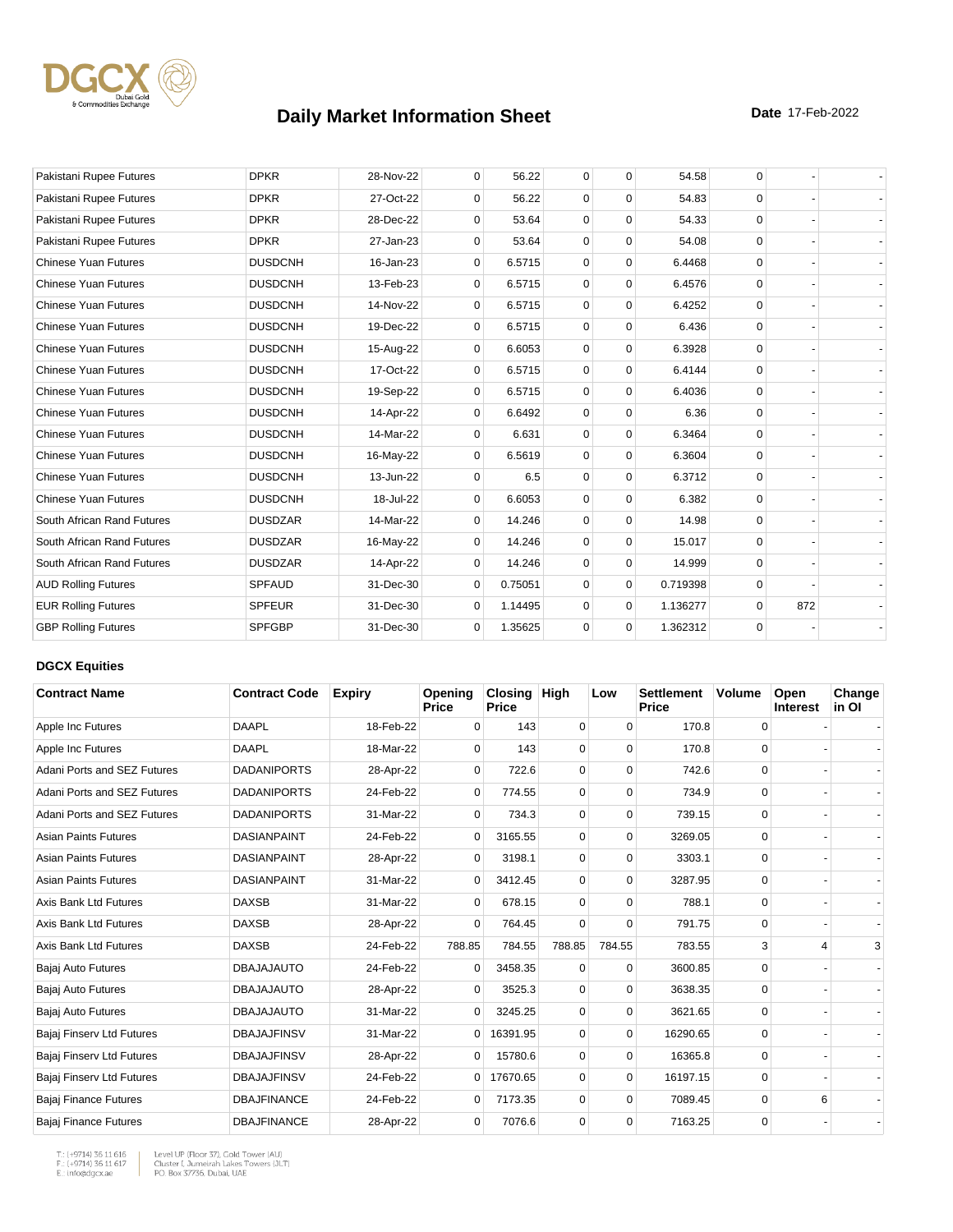

| Bajaj Finance Futures                   | <b>DBAJFINANCE</b> | 31-Mar-22 | 0              | 6966.5  | $\mathbf 0$ | $\mathbf 0$     | 7130.35 | 0              |    |    |
|-----------------------------------------|--------------------|-----------|----------------|---------|-------------|-----------------|---------|----------------|----|----|
| <b>Bharti Airtel Futures</b>            | DBHARTIARTL        | 31-Mar-22 | 723.3          | 722.75  | 723.35      | 722.05          | 721.85  | 192            |    |    |
| <b>Bharti Airtel Futures</b>            | DBHARTIARTL        | 28-Apr-22 | 0              | 723.35  | $\mathbf 0$ | 0               | 725.2   | 0              |    |    |
| <b>Bharti Airtel Futures</b>            | <b>DBHARTIARTL</b> | 24-Feb-22 | 720.3          | 720.5   | 720.5       | 719.85          | 717.7   | 192            | 1  |    |
| <b>BPCL Futures</b>                     | <b>DBPCL</b>       | 24-Feb-22 | 0              | 409.4   | $\mathbf 0$ | 0               | 373.35  | 0              |    |    |
| <b>BPCL Futures</b>                     | <b>DBPCL</b>       | 28-Apr-22 | 0              | 388.8   | $\mathbf 0$ | $\mathbf 0$     | 377.25  | 0              |    |    |
| <b>BPCL Futures</b>                     | <b>DBPCL</b>       | 31-Mar-22 | 0              | 383.2   | 0           | 0               | 375.5   | 0              |    |    |
| <b>Britannia Industries Ltd Futures</b> | <b>DBRITANNIA</b>  | 31-Mar-22 | 0              | 3623.5  | 0           | $\mathbf 0$     | 3487.55 | $\mathbf 0$    |    |    |
| <b>Britannia Industries Ltd Futures</b> | DBRITANNIA         | 28-Apr-22 | 0              | 3596.65 | 0           | $\mathbf 0$     | 3503.6  | 0              |    |    |
| <b>Britannia Industries Ltd Futures</b> | <b>DBRITANNIA</b>  | 24-Feb-22 | 0              | 3677.85 | 0           | 0               | 3467.5  | 0              |    |    |
| Cipla Futures                           | <b>DCIPLA</b>      | 24-Feb-22 | 0              | 906.9   | 0           | $\mathbf 0$     | 929.1   | $\mathbf 0$    |    |    |
| Cipla Futures                           | <b>DCIPLA</b>      | 28-Apr-22 | 0              | 920.35  | 0           | $\mathbf 0$     | 938.8   | 0              |    |    |
| Cipla Futures                           | <b>DCIPLA</b>      | 31-Mar-22 | 0              | 965.95  | 0           | 0               | 934.5   | 0              |    |    |
| Coal India Futures                      | <b>DCOALINDIA</b>  | 31-Mar-22 | 0              | 148.25  | 0           | $\mathbf 0$     | 164.15  | 0              |    |    |
| Coal India Futures                      | <b>DCOALINDIA</b>  | 28-Apr-22 | 0              | 163.8   | 0           | $\mathbf 0$     | 164.9   | 0              |    |    |
| Coal India Futures                      | <b>DCOALINDIA</b>  | 24-Feb-22 | 0              | 161.5   | 0           | $\mathbf 0$     | 163.2   | 0              |    |    |
| Divis Laboratories Ltd Futures          | <b>DDIVISLAB</b>   | 24-Feb-22 | 0              | 4753.2  | 0           | $\mathbf 0$     | 4446.6  | 0              |    |    |
| Divis Laboratories Ltd Futures          | <b>DDIVISLAB</b>   | 28-Apr-22 | 0              | 4114.8  | 0           | $\mathbf 0$     | 4492.85 | 0              |    |    |
| Divis Laboratories Ltd Futures          | <b>DDIVISLAB</b>   | 31-Mar-22 | 0              | 4692.15 | 0           | 0               | 4472.25 | 0              |    |    |
| Dr Reddys Labs Futures                  | <b>DDRREDDY</b>    | 31-Mar-22 | 0              | 4972.75 | 0           | 0               | 4330.1  | 0              |    |    |
| Dr Reddys Labs Futures                  | <b>DDRREDDY</b>    | 28-Apr-22 | 0              | 4474.25 | 0           | $\mathbf 0$     | 4350.05 | 0              |    |    |
| Dr Reddys Labs Futures                  | <b>DDRREDDY</b>    | 24-Feb-22 | 0              | 4667.2  | 0           | $\mathbf 0$     | 4305.25 | 0              |    |    |
| <b>Eicher Motors Futures</b>            | <b>DEICHERMOT</b>  | 24-Feb-22 | 0              | 2575.1  | $\mathbf 0$ | $\mathbf 0$     | 2725.45 | 0              |    |    |
| <b>Eicher Motors Futures</b>            | <b>DEICHERMOT</b>  | 28-Apr-22 | 0              | 2735.6  | 0           | 0               | 2753.8  | 0              |    |    |
| <b>Eicher Motors Futures</b>            | <b>DEICHERMOT</b>  | 31-Mar-22 | 0              | 2592.5  | 0           | $\mathbf 0$     | 2741.15 | 0              |    |    |
| <b>Facebook Inc Futures</b>             | <b>DFB</b>         | 18-Mar-22 | 0              | 328.22  | $\mathbf 0$ | $\mathbf 0$     | 214.58  | 0              |    |    |
| <b>Facebook Inc Futures</b>             | <b>DFB</b>         | 18-Feb-22 | 0              | 328.22  | 0           | 0               | 214.58  | 0              |    |    |
| <b>GAIL India Futures</b>               | <b>DGAIL</b>       | 31-Mar-22 | 0              | 129.45  | 0           | $\mathbf 0$     | 140.75  | 0              |    |    |
| <b>GAIL India Futures</b>               | <b>DGAIL</b>       | 28-Apr-22 | 0              | 146.1   | 0           | $\mathbf 0$     | 141.4   | $\mathbf 0$    |    |    |
| <b>GAIL India Futures</b>               | <b>DGAIL</b>       | 24-Feb-22 | 0              | 142.3   | 0           | 0               | 139.95  | 0              |    |    |
| Alphabet Inc Futures                    | <b>DGOOGL</b>      | 18-Feb-22 | 0              | 2810.8  | 0           | $\mathbf 0$     | 2707.8  | 0              |    |    |
| Alphabet Inc Futures                    | <b>DGOOGL</b>      | 18-Mar-22 | $\mathbf 0$    | 2810.8  | $\mathbf 0$ | $\mathbf 0$     | 2707.8  | $\Omega$       |    |    |
| Grasim Industries Ltd Futures           | <b>DGRASIM</b>     | 28-Apr-22 | 0              | 1749.15 | 0           | 0               | 1730.75 | 0              |    |    |
| Grasim Industries Ltd Futures           | <b>DGRASIM</b>     | 31-Mar-22 | 0              | 1615.8  | 0           | $\mathbf 0$     | 1722.8  | 0              |    |    |
| Grasim Industries Ltd Futures           | <b>DGRASIM</b>     | 24-Feb-22 | 0              | 1773.25 | 0           | 0               | 1712.95 | 0              |    |    |
| <b>HCL Tech Futures</b>                 | DHCLTECH           | 24-Feb-22 | 0              | 1136.3  | 0           | 0               | 1164.2  | 0              |    |    |
| <b>HCL Tech Futures</b>                 | <b>DHCLTECH</b>    | 31-Mar-22 | 0              | 1335.35 | 0           | $\mathbf 0$     | 1170.9  | 0              |    |    |
| <b>HCL Tech Futures</b>                 | DHCLTECH           | 28-Apr-22 | 0              | 1141.9  | 0           | 0               | 1176.3  | 0              |    |    |
| <b>HDFC Futures</b>                     | <b>DHDFC</b>       | 28-Apr-22 | 0              | 2571.65 | 0           | 0               | 2439.3  | 0              |    |    |
| <b>HDFC Futures</b>                     | <b>DHDFC</b>       | 24-Feb-22 | 2399           | 2406.1  | 2418.95     | 2399            | 2414.2  | 6              | 7  | -4 |
| <b>HDFC Futures</b>                     | <b>DHDFC</b>       | 31-Mar-22 | 0              | 2599.25 | 0           | 0               | 2428.1  | 0              |    |    |
| <b>HDFC Bank Ltd Futures</b>            | <b>DHDFCB</b>      | 24-Feb-22 | 1514.65        | 1513.65 |             | 1514.65 1513.65 | 1508    | $\overline{2}$ | 12 |    |
| <b>HDFC Bank Ltd Futures</b>            | <b>DHDFCB</b>      | 31-Mar-22 | $\overline{0}$ | 1481.75 | 0           | 0               | 1516.7  | 0              |    |    |
| <b>HDFC Bank Ltd Futures</b>            | <b>DHDFCB</b>      | 28-Apr-22 | 0              | 1512.2  | 0           | $\pmb{0}$       | 1523.7  | 0              |    |    |
|                                         |                    |           |                |         |             |                 |         |                |    |    |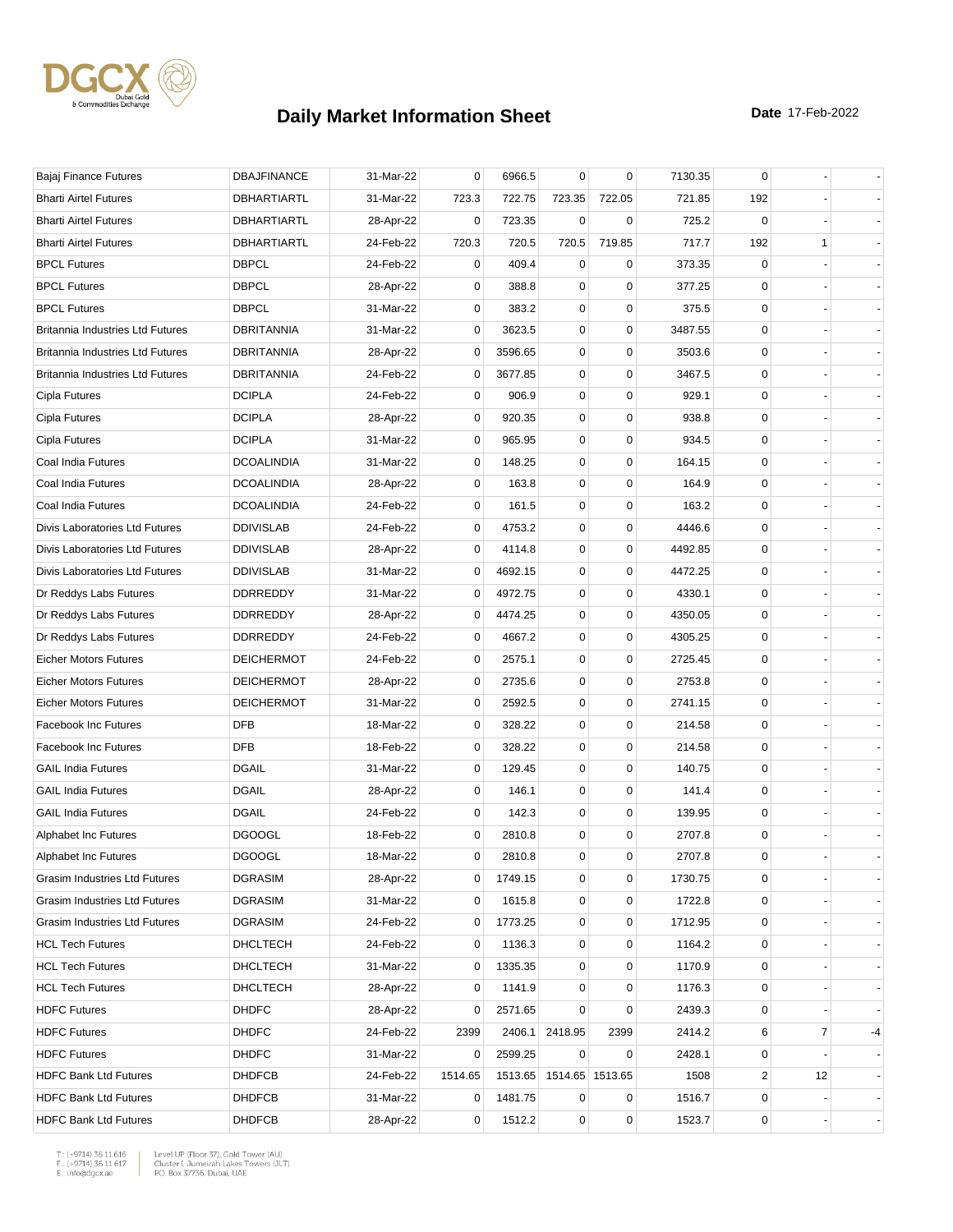

| Hero MotoCorp Futures                | <b>DHEROMOTOCO</b> | 28-Apr-22 | 0           | 2827.1     | 0           | $\mathbf 0$     | 2825.3  | $\mathbf 0$ |    |      |
|--------------------------------------|--------------------|-----------|-------------|------------|-------------|-----------------|---------|-------------|----|------|
| Hero MotoCorp Futures                | <b>DHEROMOTOCO</b> | 31-Mar-22 | 0           | 2465.7     | $\mathbf 0$ | $\mathbf 0$     | 2812.35 | 0           |    |      |
| Hero MotoCorp Futures                | <b>DHEROMOTOCO</b> | 24-Feb-22 | 0           | 2660.55    | $\mathbf 0$ | $\mathbf 0$     | 2796.2  | $\mathbf 0$ |    |      |
| <b>Hindalco Ind Futures</b>          | <b>DHINDALCO</b>   | 24-Feb-22 | 532         | 536        | 536         | 528.8           | 533.1   | 194         | 1  |      |
| <b>Hindalco Ind Futures</b>          | <b>DHINDALCO</b>   | 31-Mar-22 | 533.05      | 530        | 533.05      | 529.75          | 536.15  | 192         |    |      |
| <b>Hindalco Ind Futures</b>          | <b>DHINDALCO</b>   | 28-Apr-22 | 0           | 493.6      | 0           | 0               | 538.6   | 0           |    |      |
| <b>Hindustan Unilever Futures</b>    | <b>DHINDUNILVR</b> | 28-Apr-22 | 0           | 2365       | $\Omega$    | $\mathbf 0$     | 2333.85 | 0           |    |      |
| <b>Hindustan Unilever Futures</b>    | DHINDUNILVR        | 31-Mar-22 | 0           | 2357.85    | $\Omega$    | $\mathbf 0$     | 2323.15 | 0           |    |      |
| <b>Hindustan Unilever Futures</b>    | DHINDUNILVR        | 24-Feb-22 | 2298.45     | 2299.95    | 2299.95     | 2294.2          | 2309.85 | 6           | 14 | $-4$ |
| <b>ICICI Bank Ltd Futures</b>        | <b>DICICIBC</b>    | 24-Feb-22 | 757.7       | 758.25     | 759.15      | 755.5           | 751.1   | 11          | 9  | 2    |
| <b>ICICI Bank Ltd Futures</b>        | <b>DICICIBC</b>    | 31-Mar-22 | 0           | 745.9      | $\mathbf 0$ | $\mathbf 0$     | 755.4   | 0           |    |      |
| <b>ICICI Bank Ltd Futures</b>        | <b>DICICIBC</b>    | 28-Apr-22 | 0           | 814.65     | $\mathbf 0$ | $\mathbf 0$     | 758.9   | $\mathbf 0$ |    |      |
| IndusInd Bank Futures                | <b>DINDUSINDBK</b> | 28-Apr-22 | 0           | 898.55     | 0           | 0               | 966.7   | 0           |    |      |
| IndusInd Bank Futures                | <b>DINDUSINDBK</b> | 31-Mar-22 | 0           | 897.7      | 0           | $\mathbf 0$     | 962.25  | 0           |    |      |
| IndusInd Bank Futures                | <b>DINDUSINDBK</b> | 24-Feb-22 | 0           | 985        | 0           | $\pmb{0}$       | 956.75  | 0           |    |      |
| Infosys Ltd Futures                  | <b>DINFO</b>       | 24-Feb-22 | 0           | 1737.45    | 0           | $\mathbf 0$     | 1726.5  | $\mathbf 0$ | 3  |      |
| Infosys Ltd Futures                  | <b>DINFO</b>       | 31-Mar-22 | $\mathbf 0$ | 1919.1     | 0           | $\mathbf 0$     | 1736.45 | 0           |    |      |
| Infosys Ltd Futures                  | <b>DINFO</b>       | 28-Apr-22 | 0           | 1750.1     | 0           | $\mathbf 0$     | 1744.45 | 0           |    |      |
| <b>IOC Futures</b>                   | <b>DIOC</b>        | 28-Apr-22 | 0           | 123.4      | 0           | $\mathbf 0$     | 122.8   | $\mathbf 0$ |    |      |
| <b>IOC Futures</b>                   | <b>DIOC</b>        | 31-Mar-22 | 0           | 112.05     | 0           | $\mathbf 0$     | 122.2   | 0           |    |      |
| <b>IOC Futures</b>                   | <b>DIOC</b>        | 24-Feb-22 | 0           | 129.55     | 0           | $\mathbf 0$     | 121.5   | 0           |    |      |
| <b>ITC Futures</b>                   | <b>DITC</b>        | 24-Feb-22 | 0           | 223.85     | 0           | $\mathbf 0$     | 222.85  | 0           | 32 |      |
| <b>ITC Futures</b>                   | <b>DITC</b>        | 31-Mar-22 | $\mathbf 0$ | 219        | 0           | $\mathbf 0$     | 224.15  | 0           |    |      |
| <b>ITC Futures</b>                   | <b>DITC</b>        | 28-Apr-22 | 0           | 217.8      | 0           | $\mathbf 0$     | 225.2   | 0           |    |      |
| JP Morgan Chase Futures              | <b>DJPM</b>        | 18-Mar-22 | 0           | 162.79     | 0           | $\mathbf 0$     | 155.14  | 0           |    |      |
| JP Morgan Chase Futures              | <b>DJPM</b>        | 18-Feb-22 | 0           | 162.79     | 0           | $\mathbf 0$     | 155.14  | 0           |    |      |
| <b>JSW Steel Limited Futures</b>     | <b>DJSWSTEEL</b>   | 28-Apr-22 | 0           | 641.35     | 0           | $\mathbf 0$     | 645.5   | $\mathbf 0$ |    |      |
| <b>JSW Steel Limited Futures</b>     | <b>DJSWSTEEL</b>   | 31-Mar-22 | 0           | 654.7      | 0           | $\mathbf 0$     | 642.5   | 0           |    |      |
| <b>JSW Steel Limited Futures</b>     | <b>DJSWSTEEL</b>   | 24-Feb-22 | 0           | 693.5      | 0           | $\mathbf 0$     | 638.85  | $\mathbf 0$ |    |      |
| Kotak Mahindra Bank Futures          | <b>DKOTAKBANK</b>  | 24-Feb-22 | 0           | 1803.3     | 0           | 0               | 1819.1  | 0           | 2  |      |
| Kotak Mahindra Bank Futures          | <b>DKOTAKBANK</b>  | 31-Mar-22 | 0           | 1779.65    | 0           | $\mathbf 0$     | 1829.6  | 0           |    |      |
| Kotak Mahindra Bank Futures          | <b>DKOTAKBANK</b>  | 28-Apr-22 | $\mathbf 0$ | 1884.7     | $\mathbf 0$ | $\mathbf 0$     | 1838.05 | $\mathbf 0$ |    |      |
| Larsen Toubro Ltd Futures            | DLT                | 28-Apr-22 | 0           | 1956.5     | 0           | 0               | 1890    | 0           |    |      |
| Larsen Toubro Ltd Futures            | <b>DLT</b>         | 31-Mar-22 | 0           | 1911.9     | $\mathbf 0$ | $\mathbf 0$     | 1881.35 | 0           |    |      |
| Larsen Toubro Ltd Futures            | DLT                | 24-Feb-22 | 1877.65     | 1882.85    |             | 1882.85 1877.65 | 1870.55 | 4           | 14 | $-2$ |
| Mahindra N Mahindra Futures          | <b>DMNM</b>        | 24-Feb-22 | 0           | 906.65     | 0           | 0               | 863.1   | 0           |    |      |
| Mahindra N Mahindra Futures          | <b>DMNM</b>        | 31-Mar-22 | 0           | 840.75     | 0           | $\mathbf 0$     | 868.1   | 0           |    |      |
| Mahindra N Mahindra Futures          | <b>DMNM</b>        | 28-Apr-22 | 0           | 868.35     | 0           | $\mathbf 0$     | 872.1   | 0           |    |      |
| <b>Microsoft Corporation Futures</b> | <b>DMSFT</b>       | 18-Feb-22 | 0           | 300.83     | 0           | 0               | 295.34  | 0           |    |      |
| <b>Microsoft Corporation Futures</b> | <b>DMSFT</b>       | 18-Mar-22 | 0           | 300.83     | 0           | $\mathbf 0$     | 295.34  | 0           |    |      |
| Maruti Suzuki Ltd Futures            | <b>DMSIL</b>       | 28-Apr-22 | 0           | 8742       | 0           | $\mathbf 0$     | 8650    | 0           |    |      |
| Maruti Suzuki Ltd Futures            | <b>DMSIL</b>       | 31-Mar-22 | 0           | 7383.35    | 0           | $\mathbf 0$     | 8610.3  | 0           |    |      |
| Maruti Suzuki Ltd Futures            | <b>DMSIL</b>       | 24-Feb-22 | 0           | 8534.3     | 0           | $\pmb{0}$       | 8560.9  | 0           | 4  |      |
| Nestle India Limited Futures         | <b>DNESTLEIND</b>  | 24-Feb-22 |             | 0 19374.15 | 0           | $\pmb{0}$       | 18143.9 | 0           |    |      |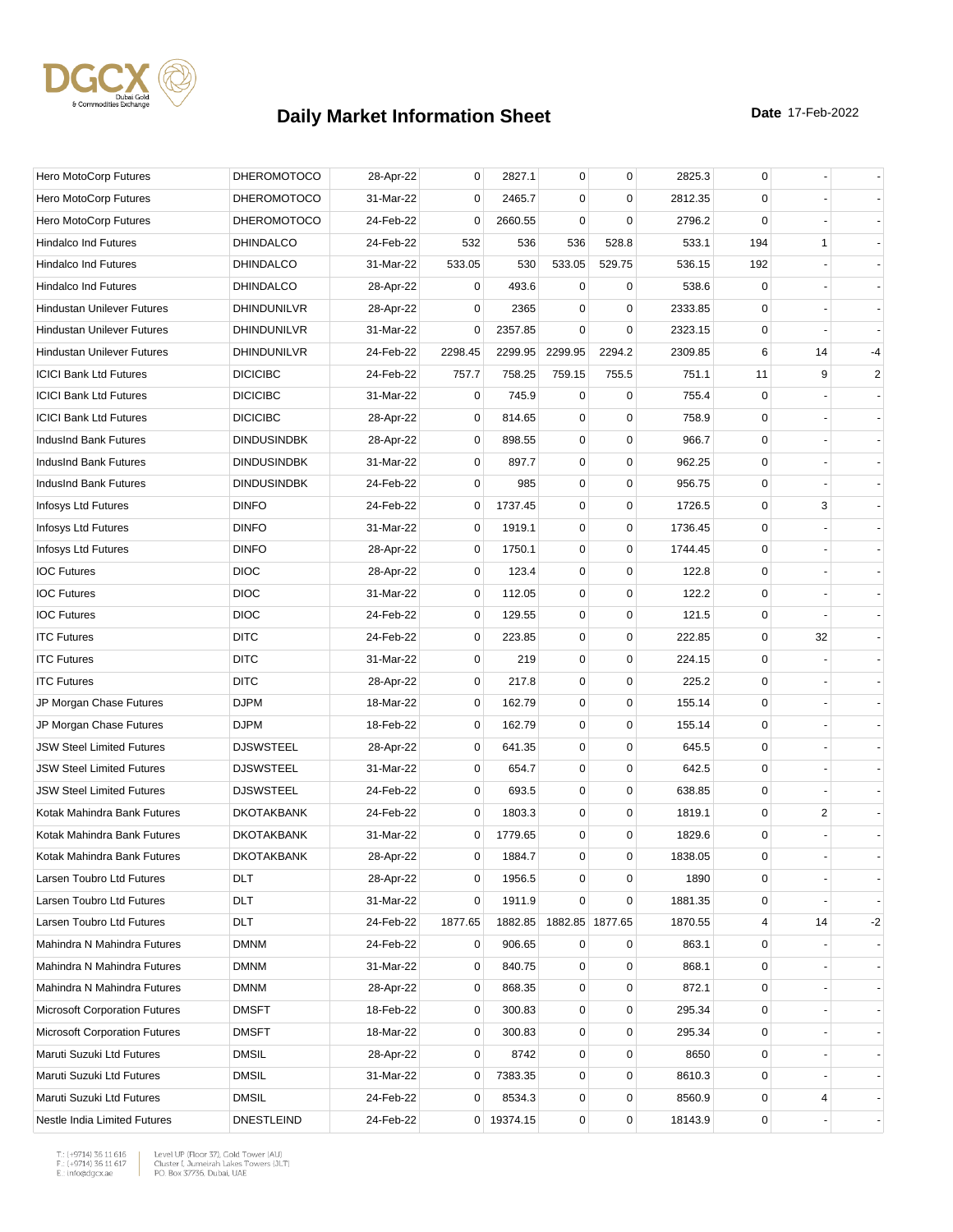

| Nestle India Limited Futures                     | <b>DNESTLEIND</b>  | 31-Mar-22 | 0           | 19675.9  | 0           | $\mathbf 0$    | 18248.6  | 0              |                |      |
|--------------------------------------------------|--------------------|-----------|-------------|----------|-------------|----------------|----------|----------------|----------------|------|
| Nestle India Limited Futures                     | <b>DNESTLEIND</b>  | 28-Apr-22 | $\mathbf 0$ | 19095.25 | $\mathbf 0$ | $\mathbf 0$    | 18332.75 | 0              |                |      |
| <b>NTPC Futures</b>                              | <b>DNTPC</b>       | 28-Apr-22 | 0           | 137.5    | 0           | $\mathbf 0$    | 134.25   | $\mathbf 0$    |                |      |
| <b>NTPC Futures</b>                              | <b>DNTPC</b>       | 31-Mar-22 | 0           | 128.6    | $\mathbf 0$ | $\mathbf 0$    | 133.65   | $\mathbf 0$    |                |      |
| <b>NTPC Futures</b>                              | <b>DNTPC</b>       | 24-Feb-22 | 0           | 137.35   | 0           | $\mathbf 0$    | 132.9    | 0              |                |      |
| <b>ONGC Futures</b>                              | <b>DONGC</b>       | 24-Feb-22 | $\mathbf 0$ | 155.75   | $\mathbf 0$ | $\mathbf 0$    | 171.9    | $\mathbf 0$    |                |      |
| <b>ONGC Futures</b>                              | <b>DONGC</b>       | 31-Mar-22 | 0           | 142.45   | $\mathbf 0$ | $\mathbf 0$    | 172.9    | 0              |                |      |
| <b>ONGC Futures</b>                              | <b>DONGC</b>       | 28-Apr-22 | 0           | 167.8    | $\mathbf 0$ | $\mathbf 0$    | 173.7    | 0              |                |      |
| <b>Power Grid Futures</b>                        | <b>DPOWERGRID</b>  | 28-Apr-22 | 0           | 222.45   | $\mathbf 0$ | $\mathbf 0$    | 199.25   | 0              |                |      |
| <b>Power Grid Futures</b>                        | <b>DPOWERGRID</b>  | 31-Mar-22 | 0           | 208.2    | 0           | 0              | 198.35   | 0              |                |      |
| <b>Power Grid Futures</b>                        | <b>DPOWERGRID</b>  | 24-Feb-22 | 0           | 206.35   | $\Omega$    | $\mathbf 0$    | 197.2    | 0              |                |      |
| Reliance Industries Ltd Futures                  | DRIL               | 24-Feb-22 | 2438.8      | 2439.4   | 2447.95     | 2438.8         | 2445.9   | 16             | $\overline{7}$ | $-2$ |
| <b>Reliance Industries Ltd Futures</b>           | <b>DRIL</b>        | 31-Mar-22 | 0           | 2391.8   | 0           | 0              | 2460     | 0              |                |      |
| <b>Reliance Industries Ltd Futures</b>           | DRIL               | 28-Apr-22 | 0           | 2411.7   | $\mathbf 0$ | $\mathbf 0$    | 2471.35  | 0              |                |      |
| SBI Life Insurance Company Ltd<br><b>Futures</b> | <b>DSBILIFE</b>    | 28-Apr-22 | 0           | 1247.95  | 0           | $\mathbf 0$    | 1139.2   | 0              |                |      |
| SBI Life Insurance Company Ltd<br><b>Futures</b> | <b>DSBILIFE</b>    | 31-Mar-22 | $\mathbf 0$ | 1211.8   | 0           | 0              | 1133.95  | $\mathbf 0$    |                |      |
| SBI Life Insurance Company Ltd<br><b>Futures</b> | <b>DSBILIFE</b>    | 24-Feb-22 | 0           | 1181.25  | $\mathbf 0$ | $\mathbf 0$    | 1127.45  | 0              |                |      |
| State Bank of India Futures                      | <b>DSBIN</b>       | 24-Feb-22 | 516.25      | 515.65   | 516.25      | 515.65         | 513.45   | $\overline{2}$ |                |      |
| State Bank of India Futures                      | <b>DSBIN</b>       | 31-Mar-22 | 0           | 458      | 0           | 0              | 516.4    | 0              |                |      |
| State Bank of India Futures                      | <b>DSBIN</b>       | 28-Apr-22 | 0           | 523      | $\Omega$    | $\mathbf 0$    | 518.8    | 0              |                |      |
| Sun Pharma Futures                               | <b>DSUNPHARMA</b>  | 28-Apr-22 | 0           | 821.1    | $\Omega$    | $\Omega$       | 872.4    | $\mathbf 0$    |                |      |
| Sun Pharma Futures                               | <b>DSUNPHARMA</b>  | 31-Mar-22 | 870.05      | 866.45   | 870.45      | 866.35         | 868.4    | 192            |                |      |
| Sun Pharma Futures                               | <b>DSUNPHARMA</b>  | 24-Feb-22 | 865.9       | 864.75   | 865.9       | 864.65         | 863.4    | 192            | 1              |      |
| <b>Tata Steel Futures</b>                        | <b>DTATASTEEL</b>  | 24-Feb-22 | 0           | 1206.55  | $\mathbf 0$ | 0              | 1192.15  | $\mathbf 0$    | 4              |      |
| <b>Tata Steel Futures</b>                        | <b>DTATASTEEL</b>  | 31-Mar-22 | 0           | 1116.3   | 0           | 0              | 1199     | 0              |                |      |
| <b>Tata Steel Futures</b>                        | <b>DTATASTEEL</b>  | 28-Apr-22 | 0           | 1127.1   | $\mathbf 0$ | $\mathbf 0$    | 1204.55  | 0              |                |      |
| <b>TCS Ltd Futures</b>                           | <b>DTCS</b>        | 28-Apr-22 | 0           | 3831     | 0           | 0              | 3827.35  | 0              |                |      |
| <b>TCS Ltd Futures</b>                           | <b>DTCS</b>        | 31-Mar-22 | 0           | 3785.6   | $\Omega$    | 0              | 3809.8   | 0              |                |      |
| <b>TCS Ltd Futures</b>                           | <b>DTCS</b>        | 24-Feb-22 | 3791        | 3791.6   |             | 3807.9 3790.65 | 3787.95  | 7              | $\overline{c}$ | $-1$ |
| <b>Tech Mahindra Futures</b>                     | <b>DTECHM</b>      | 24-Feb-22 | 0           | 1561.25  | 0           | 0              | 1449     | 0              |                |      |
| <b>Tech Mahindra Futures</b>                     | <b>DTECHM</b>      | 31-Mar-22 | 0           | 1824.95  | 0           | 0              | 1457.35  | $\Omega$       |                |      |
| Tech Mahindra Futures                            | <b>DTECHM</b>      | 28-Apr-22 | 0           | 1524.9   | 0           | 0              | 1464.05  | 0              |                |      |
| <b>Titan Company Limited Futures</b>             | DTITAN             | 28-Apr-22 | 0           | 2415.05  | 0           | $\pmb{0}$      | 2521.65  | 0              |                |      |
| <b>Titan Company Limited Futures</b>             | <b>DTITAN</b>      | 31-Mar-22 | 0           | 2471.15  | 0           | $\mathbf 0$    | 2510.05  | 0              |                |      |
| <b>Titan Company Limited Futures</b>             | DTITAN             | 24-Feb-22 | 0           | 2411.65  | 0           | 0              | 2495.65  | 0              |                |      |
| <b>Tata Motors Ltd Futures</b>                   | DTTMT              | 24-Feb-22 | 508.4       | 507.45   | 509.3       | 506.4          | 500.45   | 199            | 1              | -5   |
| <b>Tata Motors Ltd Futures</b>                   | DTTMT              | 31-Mar-22 | 509.8       | 508.8    | 510.7       | 508.5          | 503.35   | 192            |                |      |
| <b>Tata Motors Ltd Futures</b>                   | DTTMT              | 28-Apr-22 | 0           | 498.5    | 0           | 0              | 505.65   | 0              |                |      |
| <b>Ultratech Cement Futures</b>                  | <b>DULTRACEMCO</b> | 28-Apr-22 | 0           | 7213.4   | 0           | 0              | 7126.3   | 0              |                |      |
| <b>Ultratech Cement Futures</b>                  | <b>DULTRACEMCO</b> | 31-Mar-22 | 0           | 7499.85  | 0           | $\mathbf 0$    | 7093.6   | 0              |                |      |
| <b>Ultratech Cement Futures</b>                  | <b>DULTRACEMCO</b> | 24-Feb-22 | 0           | 7691.4   | 0           | $\pmb{0}$      | 7052.9   | 0              |                |      |
| <b>UPL Futures</b>                               | <b>DUPL</b>        | 24-Feb-22 | 0           | 732.55   | 0           | $\pmb{0}$      | 727.75   | 0              |                |      |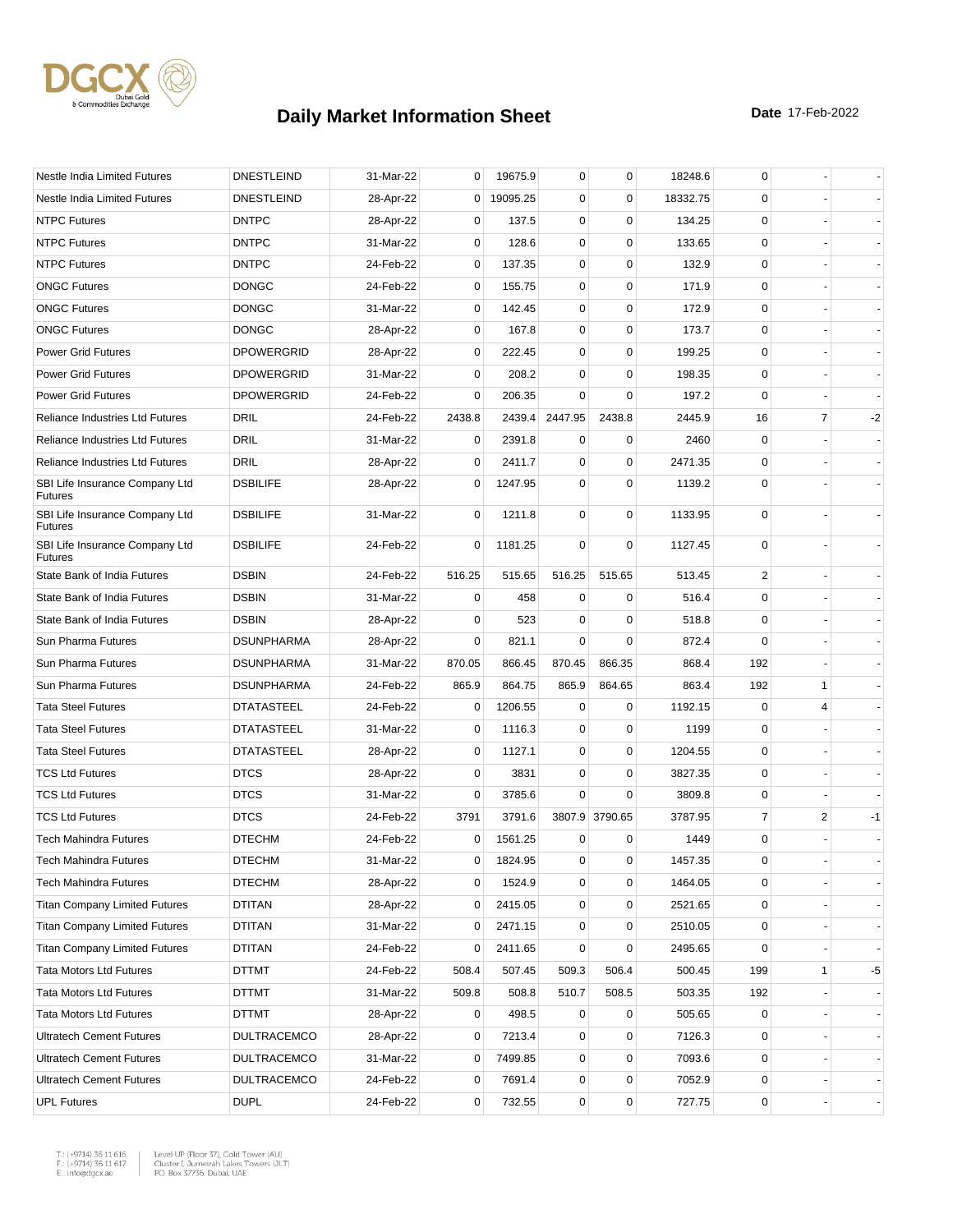

| <b>UPL Futures</b>      | <b>DUPL</b>     | 31-Mar-22 | 0            | 757    | 0           | 0           | 731.95 | 0           |  |
|-------------------------|-----------------|-----------|--------------|--------|-------------|-------------|--------|-------------|--|
| <b>UPL Futures</b>      | <b>DUPL</b>     | 28-Apr-22 | 0            | 804    | $\mathbf 0$ | $\mathbf 0$ | 735.35 | $\Omega$    |  |
| <b>Vedanta Futures</b>  | <b>DVEDL</b>    | 28-Apr-22 | 0            | 323.2  | $\mathbf 0$ | $\mathbf 0$ | 373.15 | $\Omega$    |  |
| <b>Vedanta Futures</b>  | <b>DVEDL</b>    | 31-Mar-22 | $\mathbf{0}$ | 337.95 | 0           | $\mathbf 0$ | 371.45 | 0           |  |
| Vedanta Futures         | <b>DVEDL</b>    | 24-Feb-22 | $\Omega$     | 350.8  | 0           | $\mathbf 0$ | 369.3  | $\Omega$    |  |
| <b>Wipro Futures</b>    | <b>DWIPRO</b>   | 24-Feb-22 | $\mathbf{0}$ | 646.15 | 0           | $\mathbf 0$ | 565.45 | $\mathbf 0$ |  |
| <b>Wipro Futures</b>    | <b>DWIPRO</b>   | 31-Mar-22 | $\Omega$     | 724    | $\mathbf 0$ | 0           | 568.7  | $\Omega$    |  |
| <b>Wipro Futures</b>    | <b>DWIPRO</b>   | 28-Apr-22 | 0            | 571.8  | $\mathbf 0$ | $\mathbf 0$ | 571.35 | $\Omega$    |  |
| <b>Yes Bank Futures</b> | <b>DYESBANK</b> | 28-Apr-22 | 0            | 13.85  | $\mathbf 0$ | $\mathbf 0$ | 13.95  | $\Omega$    |  |
| <b>Yes Bank Futures</b> | <b>DYESBANK</b> | 31-Mar-22 | 0            | 13.8   | 0           | $\mathbf 0$ | 13.9   | $\mathbf 0$ |  |
| <b>Yes Bank Futures</b> | <b>DYESBANK</b> | 24-Feb-22 | 0            | 12.85  | $\mathbf 0$ | $\Omega$    | 13.8   | 0           |  |

#### **DGCX Hydrocarbons**

| <b>Contract Name</b>           | <b>Contract Code</b> | <b>Expiry</b> | Opening<br><b>Price</b> | Closing High<br><b>Price</b> |             | Low         | <b>Settlement</b><br>Price | <b>Volume</b> | Open<br><b>Interest</b> | Change<br>in Ol |
|--------------------------------|----------------------|---------------|-------------------------|------------------------------|-------------|-------------|----------------------------|---------------|-------------------------|-----------------|
| <b>Brent Crude Oil Futures</b> | <b>DBRC</b>          | 27-Apr-23     | 0                       | 69.42                        | 0           | 0           | 80.36                      | 0             |                         |                 |
| <b>Brent Crude Oil Futures</b> | <b>DBRC</b>          | 27-Feb-23     | $\Omega$                | 65.2                         | $\Omega$    | $\Omega$    | 81.3                       | $\Omega$      |                         |                 |
| <b>Brent Crude Oil Futures</b> | <b>DBRC</b>          | 30-Mar-23     | $\mathbf 0$             | 69.42                        | $\mathbf 0$ | $\mathbf 0$ | 80.83                      | $\mathbf 0$   |                         |                 |
| <b>Brent Crude Oil Futures</b> | <b>DBRC</b>          | 29-Nov-22     | 0                       | 58.2                         | $\mathbf 0$ | $\mathbf 0$ | 82.92                      | $\mathbf 0$   |                         |                 |
| <b>Brent Crude Oil Futures</b> | <b>DBRC</b>          | 28-Dec-22     | $\mathbf 0$             | 58.2                         | $\mathbf 0$ | $\Omega$    | 82.32                      | $\mathbf 0$   |                         |                 |
| <b>Brent Crude Oil Futures</b> | <b>DBRC</b>          | 30-Jan-23     | $\mathbf 0$             | 58.2                         | 0           | $\mathbf 0$ | 81.79                      | 0             |                         |                 |
| <b>Brent Crude Oil Futures</b> | <b>DBRC</b>          | 25-Feb-22     | $\Omega$                | 90.6                         | $\mathbf 0$ | $\mathbf 0$ | 92.97                      | $\mathbf 0$   | 6                       |                 |
| <b>Brent Crude Oil Futures</b> | <b>DBRC</b>          | 30-Mar-22     | 0                       | 45.45                        | 0           | $\mathbf 0$ | 90.81                      | 0             |                         |                 |
| <b>Brent Crude Oil Futures</b> | <b>DBRC</b>          | 28-Apr-22     | 0                       | 42.3                         | 0           | $\mathbf 0$ | 89.08                      | $\mathbf 0$   |                         |                 |
| <b>Brent Crude Oil Futures</b> | <b>DBRC</b>          | 30-May-22     | 0                       | 49.07                        | $\mathbf 0$ | $\Omega$    | 87.69                      | $\mathbf 0$   |                         |                 |
| <b>Brent Crude Oil Futures</b> | <b>DBRC</b>          | 29-Jun-22     | 0                       | 49.07                        | 0           | $\mathbf 0$ | 86.62                      | 0             |                         |                 |
| <b>Brent Crude Oil Futures</b> | <b>DBRC</b>          | 28-Jul-22     | 0                       | 51.51                        | $\mathbf 0$ | $\mathbf 0$ | 85.69                      | $\mathbf 0$   |                         |                 |
| <b>Brent Crude Oil Futures</b> | <b>DBRC</b>          | 30-Aug-22     | 0                       | 51.51                        | $\mathbf 0$ | $\mathbf 0$ | 84.88                      | $\mathbf 0$   |                         |                 |
| <b>Brent Crude Oil Futures</b> | <b>DBRC</b>          | 29-Sep-22     | $\mathbf 0$             | 58.2                         | 0           | $\mathbf 0$ | 84.19                      | $\mathbf 0$   |                         |                 |
| <b>Brent Crude Oil Futures</b> | <b>DBRC</b>          | 28-Oct-22     | $\mathbf 0$             | 58.2                         | $\mathbf 0$ | $\mathbf 0$ | 83.54                      | $\mathbf 0$   |                         |                 |
| <b>Brent Crude Oil Futures</b> | <b>DBRC</b>          | 28-Jul-23     | $\mathbf 0$             | 71.5                         | $\mathbf 0$ | $\Omega$    | 79.19                      | $\mathbf 0$   |                         |                 |
| <b>Brent Crude Oil Futures</b> | <b>DBRC</b>          | 30-May-23     | 0                       | 67.77                        | 0           | $\mathbf 0$ | 79.95                      | 0             |                         |                 |
| <b>Brent Crude Oil Futures</b> | <b>DBRC</b>          | 29-Jun-23     | 0                       | 71.5                         | 0           | $\mathbf 0$ | 79.57                      | $\mathbf 0$   |                         |                 |
| <b>WTI Crude Oil Futures</b>   | <b>DWTI</b>          | 19-Jun-23     | 0                       | 54.23                        | $\mathbf 0$ | $\mathbf 0$ | 76.02                      | $\mathbf 0$   |                         |                 |
| <b>WTI Crude Oil Futures</b>   | <b>DWTI</b>          | 19-May-28     | 0                       | 45.32                        | $\mathbf 0$ | $\mathbf 0$ | 66.44                      | $\mathbf 0$   |                         |                 |
| <b>WTI Crude Oil Futures</b>   | <b>DWTI</b>          | 19-Jul-23     | 0                       | 72.34                        | $\mathbf 0$ | $\Omega$    | 75.57                      | $\mathbf 0$   |                         |                 |
| <b>WTI Crude Oil Futures</b>   | <b>DWTI</b>          | 19-Oct-22     | 0                       | 57.05                        | $\mathbf 0$ | $\pmb{0}$   | 80.7                       | 0             |                         |                 |
| <b>WTI Crude Oil Futures</b>   | <b>DWTI</b>          | 19-Sep-22     | 0                       | 49.55                        | $\mathbf 0$ | $\mathbf 0$ | 81.49                      | $\mathbf 0$   |                         |                 |
| <b>WTI Crude Oil Futures</b>   | <b>DWTI</b>          | 19-Aug-22     | $\mathbf 0$             | 49                           | $\mathbf 0$ | $\Omega$    | 82.4                       | $\mathbf 0$   |                         |                 |
| <b>WTI Crude Oil Futures</b>   | <b>DWTI</b>          | 19-Jul-22     | $\mathbf 0$             | 49                           | $\mathbf 0$ | $\mathbf 0$ | 83.47                      | $\mathbf 0$   |                         |                 |
| <b>WTI Crude Oil Futures</b>   | <b>DWTI</b>          | 20-Jun-22     | $\mathbf 0$             | 45.2                         | $\mathbf 0$ | $\mathbf 0$ | 84.77                      | $\mathbf 0$   |                         |                 |
| <b>WTI Crude Oil Futures</b>   | <b>DWTI</b>          | 19-May-27     | 0                       | 45.32                        | $\mathbf 0$ | $\mathbf 0$ | 66.84                      | $\mathbf 0$   |                         |                 |
| <b>WTI Crude Oil Futures</b>   | <b>DWTI</b>          | 19-Apr-22     | 89.04                   | 89.04                        | 89.04       | 89.04       | 88.19                      | $\mathbf{1}$  |                         |                 |
| <b>WTI Crude Oil Futures</b>   | <b>DWTI</b>          | 19-May-22     | 0                       | 56.4                         | $\mathbf 0$ | $\mathbf 0$ | 86.35                      | $\Omega$      |                         |                 |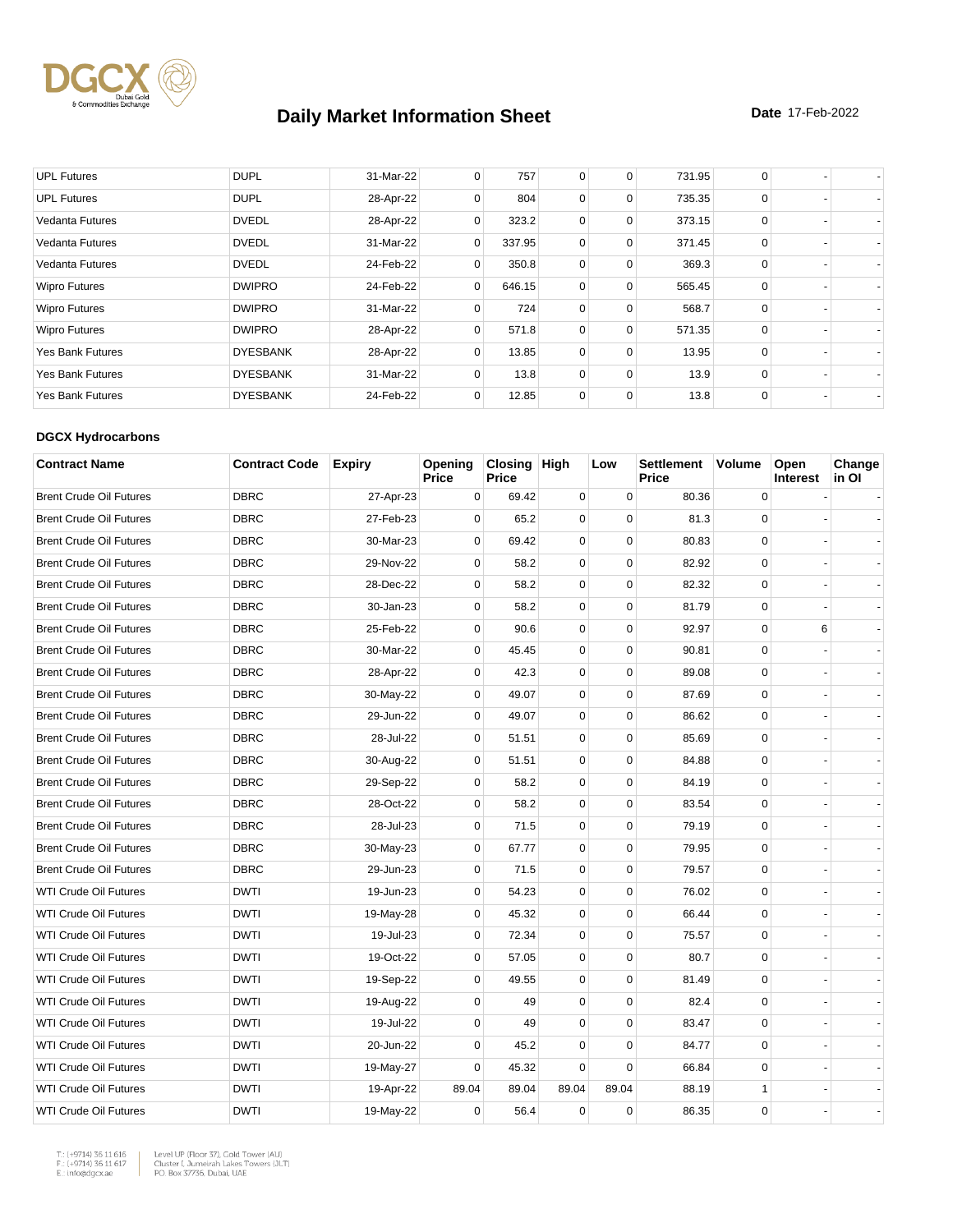

| <b>WTI Crude Oil Futures</b>      | <b>DWTI</b>  | 18-Nov-22 | 0           | 55.74 | $\mathbf 0$ | $\mathbf 0$ | 79.97 | 0           |    |    |
|-----------------------------------|--------------|-----------|-------------|-------|-------------|-------------|-------|-------------|----|----|
| <b>WTI Crude Oil Futures</b>      | <b>DWTI</b>  | 19-May-23 | 0           | 54.23 | 0           | $\Omega$    | 76.5  | $\mathbf 0$ |    |    |
| <b>WTI Crude Oil Futures</b>      | <b>DWTI</b>  | 17-Nov-23 | 0           | 52.56 | 0           | $\mathbf 0$ | 74.14 | 0           |    |    |
| <b>WTI Crude Oil Futures</b>      | <b>DWTI</b>  | 20-May-24 | $\mathbf 0$ | 52.56 | $\mathbf 0$ | $\mathbf 0$ | 72.17 | $\mathbf 0$ |    |    |
| <b>WTI Crude Oil Futures</b>      | <b>DWTI</b>  | 19-Nov-24 | $\Omega$    | 55.2  | $\mathbf 0$ | $\Omega$    | 70.76 | $\mathbf 0$ |    |    |
| <b>WTI Crude Oil Futures</b>      | <b>DWTI</b>  | 19-May-25 | 0           | 55.11 | 0           | $\mathbf 0$ | 69.55 | 0           |    |    |
| <b>WTI Crude Oil Futures</b>      | <b>DWTI</b>  | 19-Nov-25 | 0           | 53.58 | $\mathbf 0$ | $\Omega$    | 68.63 | $\mathbf 0$ |    |    |
| <b>WTI Crude Oil Futures</b>      | <b>DWTI</b>  | 18-May-26 | 0           | 51    | 0           | $\mathbf 0$ | 67.83 | 0           |    |    |
| <b>WTI Crude Oil Futures</b>      | <b>DWTI</b>  | 19-Nov-26 | $\Omega$    | 47.25 | 0           | $\Omega$    | 67.29 | 0           |    |    |
| <b>WTI Crude Oil Futures</b>      | <b>DWTI</b>  | 21-Mar-22 | 90.65       | 90.92 | 91.12       | 90.65       | 90.04 | 11          |    | -8 |
| <b>WTI Crude Oil Futures</b>      | <b>DWTI</b>  | 18-Feb-22 | 91.56       | 91.55 | 92.89       | 91.4        | 91.76 | 53          | 28 | 14 |
| <b>WTI Crude Oil Futures</b>      | <b>DWTI</b>  | 17-Feb-23 | $\mathbf 0$ | 59.05 | $\Omega$    | $\Omega$    | 78.01 | 0           |    |    |
| <b>WTI Crude Oil Futures</b>      | <b>DWTI</b>  | 19-Jan-23 | 0           | 59.05 | $\mathbf 0$ | $\mathbf 0$ | 78.61 | $\mathbf 0$ |    |    |
| <b>WTI Crude Oil Futures</b>      | <b>DWTI</b>  | 19-Dec-22 | 0           | 55.74 | 0           | $\mathbf 0$ | 79.26 | 0           |    |    |
| <b>WTI Crude Oil Futures</b>      | <b>DWTI</b>  | 18-Nov-27 | $\Omega$    | 45.32 | $\mathbf 0$ | $\mathbf 0$ | 66.57 | $\mathbf 0$ |    |    |
| <b>WTI Crude Oil Futures</b>      | <b>DWTI</b>  | 20-Mar-23 | 0           | 61.96 | 0           | $\mathbf 0$ | 77.46 | $\pmb{0}$   |    |    |
| <b>WTI Crude Oil Futures</b>      | <b>DWTI</b>  | 19-Apr-23 | 0           | 55.82 | 0           | $\mathbf 0$ | 76.96 | 0           |    |    |
| WTI Crude Oil Mini Futures        | <b>DWTIM</b> | 18-Nov-22 | $\mathbf 0$ | 73.4  | $\mathbf 0$ | $\mathbf 0$ | 79.97 | $\mathbf 0$ |    |    |
| WTI Crude Oil Mini Futures        | <b>DWTIM</b> | 19-Oct-22 | 0           | 73.4  | 0           | $\mathbf 0$ | 80.7  | 0           |    |    |
| WTI Crude Oil Mini Futures        | <b>DWTIM</b> | 19-Sep-22 | 0           | 64.52 | $\mathbf 0$ | $\mathbf 0$ | 81.49 | $\mathbf 0$ |    |    |
| WTI Crude Oil Mini Futures        | <b>DWTIM</b> | 19-Jan-23 | 0           | 76.05 | 0           | $\mathbf 0$ | 78.61 | 0           |    |    |
| WTI Crude Oil Mini Futures        | <b>DWTIM</b> | 19-Jul-22 | $\mathbf 0$ | 61.09 | $\mathbf 0$ | $\mathbf 0$ | 83.47 | $\mathbf 0$ |    |    |
| WTI Crude Oil Mini Futures        | <b>DWTIM</b> | 20-Jun-22 | $\mathbf 0$ | 58.69 | $\mathbf 0$ | $\mathbf 0$ | 84.77 | $\mathbf 0$ |    |    |
| <b>WTI Crude Oil Mini Futures</b> | <b>DWTIM</b> | 19-Aug-22 | 0           | 61.09 | 0           | $\mathbf 0$ | 82.4  | $\mathbf 0$ |    |    |
| WTI Crude Oil Mini Futures        | <b>DWTIM</b> | 18-Feb-22 | 0           | 50.1  | $\mathbf 0$ | $\mathbf 0$ | 91.76 | $\mathbf 0$ |    |    |
| WTI Crude Oil Mini Futures        | <b>DWTIM</b> | 21-Mar-22 | 0           | 57.15 | 0           | $\mathbf 0$ | 90.04 | 0           |    |    |
| WTI Crude Oil Mini Futures        | <b>DWTIM</b> | 19-Apr-22 | 0           | 58.69 | 0           | $\mathbf 0$ | 88.19 | $\mathbf 0$ |    |    |
| WTI Crude Oil Mini Futures        | <b>DWTIM</b> | 19-May-22 | $\mathbf 0$ | 58.69 | 0           | $\Omega$    | 86.35 | 0           |    |    |
| WTI Crude Oil Mini Futures        | <b>DWTIM</b> | 19-Dec-22 | 0           | 73.4  | 0           | $\mathbf 0$ | 79.26 | 0           |    |    |
|                                   |              |           |             |       |             |             |       |             |    |    |

 $\begin{tabular}{|l|l|l|} \hline $\mathsf{T}_\circ$ & $\mathsf{+9714}3$ & $\mathsf{5616}} \\\hline $\mathsf{F}_\circ$ & $\mathsf{+9714}3$ & $\mathsf{5616}} \\\hline $\mathsf{F}_\circ$ & $\mathsf{+9714}3$ & $\mathsf{5616}} \\\hline $\mathsf{E}_\circ$ & $\mathsf{01618}} \\\hline $\mathsf{E}_\circ$ & $\mathsf{01618}} \\\hline $\mathsf{F}_\circ$ & $\mathsf{01618}} \\\hline $\mathsf{F}_\circ$ & $\mathsf{01618}} \\\hline$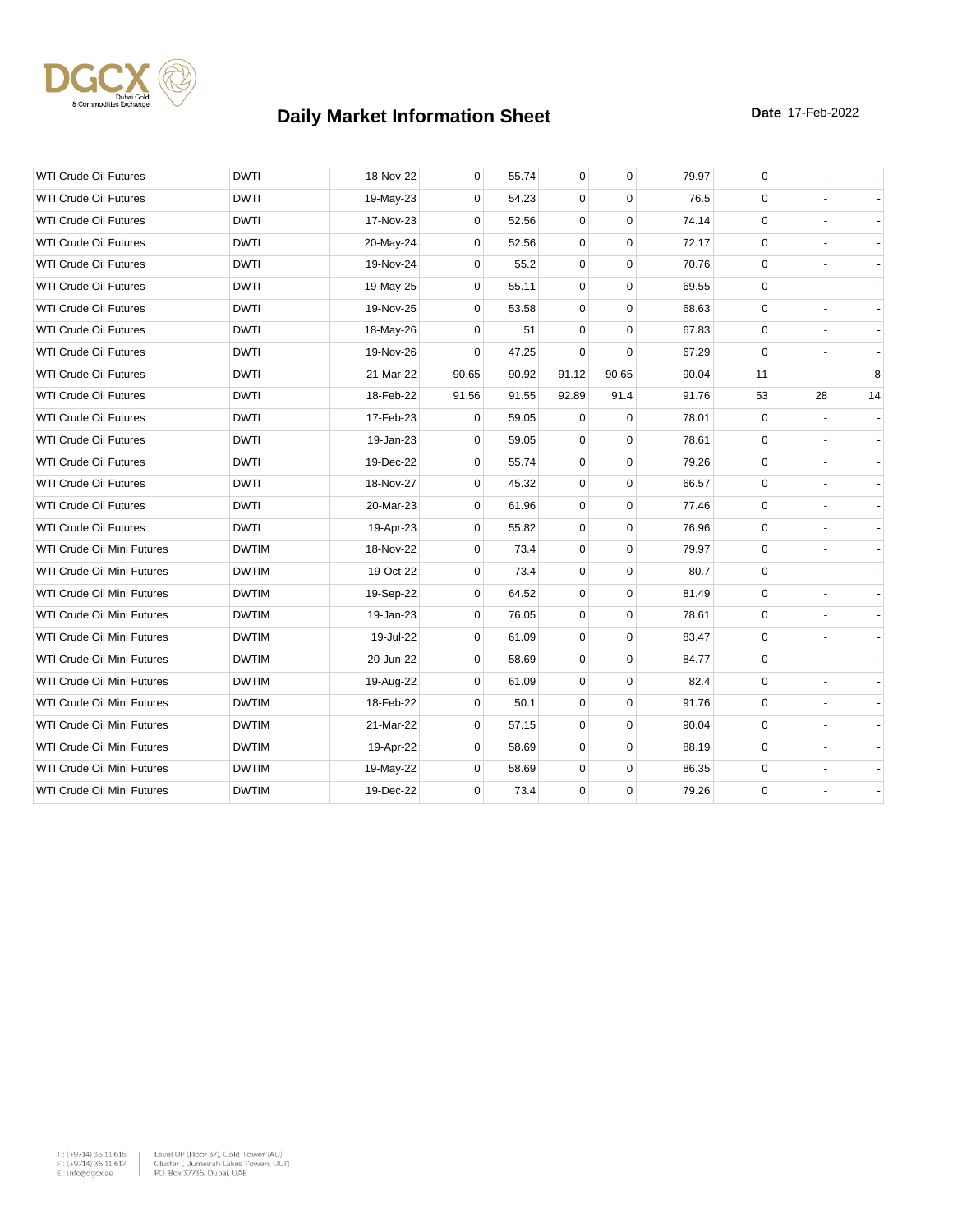

#### **DGCX Metals**

| <b>Contract Name</b>      | <b>Contract Code</b> | <b>Expiry</b> | Opening<br>Price | Closing High<br>Price |             | Low         | <b>Settlement</b><br><b>Price</b> | <b>Volume</b> | Open<br>Interest | Change<br>in OI |
|---------------------------|----------------------|---------------|------------------|-----------------------|-------------|-------------|-----------------------------------|---------------|------------------|-----------------|
| <b>Copper Futures</b>     | <b>DCU</b>           | 27-Apr-22     | 0                | 9830                  | 0           | $\mathbf 0$ | 9983                              | 0             |                  |                 |
| <b>Copper Futures</b>     | <b>DCU</b>           | 24-Feb-22     | $\Omega$         | 9411                  | 0           | $\Omega$    | 9971.5                            | $\mathbf 0$   |                  |                 |
| <b>Copper Futures</b>     | <b>DCU</b>           | 29-Aug-22     | $\Omega$         | 9443                  | 0           | $\Omega$    | 9954                              | 0             |                  |                 |
| <b>Copper Futures</b>     | <b>DCU</b>           | 28-Jun-22     | $\Omega$         | 9443                  | 0           | $\Omega$    | 9974                              | 0             |                  |                 |
| <b>Copper Futures</b>     | <b>DCU</b>           | 28-Nov-22     | 0                | 9443                  | 0           | $\mathbf 0$ | 9935                              | 0             |                  |                 |
| <b>Gold Futures</b>       | DG                   | 28-Nov-22     | $\Omega$         | 1793                  | $\Omega$    | $\Omega$    | 1906                              | 0             |                  |                 |
| <b>Gold Futures</b>       | DG                   | 28-Sep-22     | $\Omega$         | 1738.4                | $\Omega$    | $\Omega$    | 1905                              | $\Omega$      |                  |                 |
| <b>Gold Futures</b>       | DG                   | 26-May-22     | 1878.6           | 1890.6                | 1890.6      | 1877.1      | 1903                              | 386           | 3                |                 |
| <b>Gold Futures</b>       | DG                   | 27-Jul-22     | $\Omega$         | 1806                  | 0           | $\Omega$    | 1904                              | $\Omega$      |                  |                 |
| <b>Gold Futures</b>       | DG                   | 29-Mar-22     | 1870.1           | 1903.1                | 1903.1      | 1870.1      | 1902                              | 506           | 697              | $-14$           |
| <b>Gold Futures</b>       | DG                   | 27-Jan-23     | $\mathbf 0$      | 1793                  | $\mathbf 0$ | $\mathbf 0$ | 1907                              | 0             |                  |                 |
| Daily Gold Futures        | <b>DGFC</b>          | 31-Dec-30     | $\Omega$         | 1856                  | $\mathbf 0$ | $\Omega$    | 1894                              | 0             |                  |                 |
| Spot Gold                 | <b>DGSG</b>          | 31-Dec-30     | $\Omega$         | 1850                  | 0           | $\Omega$    | 1894.5                            | 0             |                  |                 |
| India Gold Quanto Futures | <b>DIG</b>           | 25-Mar-22     | $\Omega$         | 45454                 | 0           | $\Omega$    | 50412                             | $\mathbf 0$   |                  |                 |
| India Gold Quanto Futures | <b>DIG</b>           | 27-Jul-22     | $\Omega$         | 45454                 | 0           | $\Omega$    | 50409                             | 0             |                  |                 |
| India Gold Quanto Futures | <b>DIG</b>           | 26-May-22     | $\mathbf 0$      | 45454                 | 0           | $\Omega$    | 50386                             | 0             |                  |                 |
| India Gold Quanto Futures | <b>DIG</b>           | 26-Sep-22     | 0                | 46560                 | 0           | $\mathbf 0$ | 50679                             | 0             |                  |                 |
| India Gold Quanto Futures | <b>DIG</b>           | 24-Nov-22     | $\Omega$         | 46560                 | 0           | $\Omega$    | 50775                             | 0             |                  |                 |
| India Gold Quanto Futures | <b>DIG</b>           | 25-Jan-23     | $\Omega$         | 46560                 | 0           | $\Omega$    | 50876                             | 0             |                  |                 |
| <b>Silver Futures</b>     | DS                   | 29-Aug-22     | $\Omega$         | 24.3                  | 0           | $\Omega$    | 24.035                            | 0             |                  |                 |
| <b>Silver Futures</b>     | DS                   | 28-Nov-22     | 0                | 23.3                  | 0           | $\mathbf 0$ | 24.085                            | 0             |                  |                 |
| <b>Silver Futures</b>     | DS                   | 28-Jun-22     | $\Omega$         | 26.24                 | 0           | $\Omega$    | 23.985                            | 0             |                  |                 |
| <b>Silver Futures</b>     | <b>DS</b>            | 24-Feb-22     | 23.55            | 23.69                 | 23.75       | 23.545      | 23.885                            | 68            | 95               | 6               |
| <b>Silver Futures</b>     | <b>DS</b>            | 27-Apr-22     | $\mathbf 0$      | 26.23                 | $\mathbf 0$ | $\mathbf 0$ | 23.935                            | $\mathbf 0$   |                  |                 |

#### **DGCX Currency Options**

| <b>Contract Name</b> | Contract<br>Code | <b>Expiry</b> | <b>Series</b>       | <b>Opening</b><br><b>Price</b> | Closing<br><b>Price</b> | High     | Low      | Settlement   Volume<br><b>Price</b> |          | Open<br>Interest in OI | Change |
|----------------------|------------------|---------------|---------------------|--------------------------------|-------------------------|----------|----------|-------------------------------------|----------|------------------------|--------|
| Indian Rupee Options | <b>DINRO</b>     |               | 24-Feb-22 CE-123.08 | $\Omega$                       | 8.39                    | 0        | 0        | 10.11                               | 0        |                        |        |
| Indian Rupee Options | <b>DINRO</b>     |               | 24-Feb-22 CE-123.46 | $\Omega$                       | 8.03                    | $\Omega$ | $\Omega$ | 9.73                                | $\Omega$ |                        |        |
| Indian Rupee Options | <b>DINRO</b>     |               | 24-Feb-22 CE-123.84 | $\Omega$                       | 7.66                    | 0        | $\Omega$ | 9.35                                | $\Omega$ |                        |        |
| Indian Rupee Options | <b>DINRO</b>     |               | 24-Feb-22 CE-124.22 | $\Omega$                       | 7.3                     | $\Omega$ | $\Omega$ | 8.97                                | $\Omega$ |                        |        |
| Indian Rupee Options | <b>DINRO</b>     |               | 24-Feb-22 CE-124.61 | $\Omega$                       | 6.93                    | $\Omega$ | $\Omega$ | 8.58                                | $\Omega$ |                        |        |
| Indian Rupee Options | <b>DINRO</b>     |               | 24-Feb-22 CE-125.00 | $\Omega$                       | 6.57                    | $\Omega$ | $\Omega$ | 8.19                                | $\Omega$ |                        |        |
| Indian Rupee Options | <b>DINRO</b>     |               | 24-Feb-22 CE-125.39 | $\Omega$                       | 6.21                    | $\Omega$ | $\Omega$ | 7.8                                 | $\Omega$ |                        |        |
| Indian Rupee Options | <b>DINRO</b>     |               | 24-Feb-22 CE-125.79 | $\Omega$                       | 5.84                    | 0        | $\Omega$ | 7.4                                 | $\Omega$ |                        |        |
| Indian Rupee Options | <b>DINRO</b>     |               | 24-Feb-22 CE-126.18 | $\Omega$                       | 5.5                     | $\Omega$ | $\Omega$ | 7.01                                | $\Omega$ |                        |        |
| Indian Rupee Options | <b>DINRO</b>     |               | 24-Feb-22 CE-126.58 | $\Omega$                       | 5.15                    | $\Omega$ | $\Omega$ | 6.61                                | $\Omega$ |                        |        |
| Indian Rupee Options | <b>DINRO</b>     |               | 24-Feb-22 CE-126.98 | $\Omega$                       | 4.8                     | 0        | $\Omega$ | 6.21                                | $\Omega$ |                        |        |
| Indian Rupee Options | <b>DINRO</b>     |               | 24-Feb-22 CE-127.39 | $\Omega$                       | 4.46                    | $\Omega$ | $\Omega$ | 5.8                                 | $\Omega$ |                        |        |
| Indian Rupee Options | <b>DINRO</b>     |               | 24-Feb-22 CE-127.80 | $\Omega$                       | 4.13                    | 0        | $\Omega$ | 5.39                                | $\Omega$ |                        |        |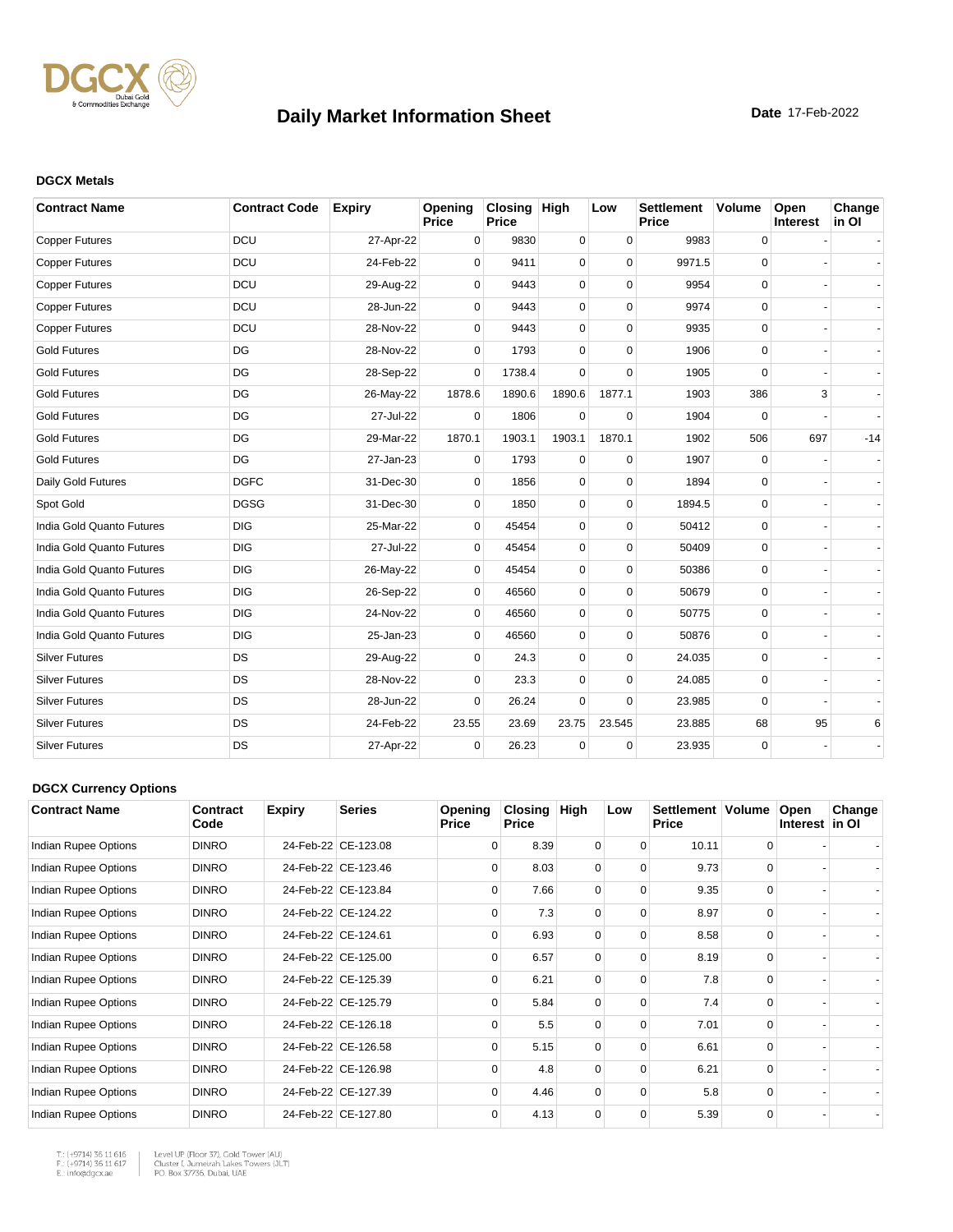

| Indian Rupee Options        | <b>DINRO</b> | 24-Feb-22 CE-128.21 | 0           | 3.81 | $\mathbf 0$ | $\mathbf 0$ | 4.98 | 0  |    |  |
|-----------------------------|--------------|---------------------|-------------|------|-------------|-------------|------|----|----|--|
| Indian Rupee Options        | <b>DINRO</b> | 24-Feb-22 CE-128.62 | 0           | 3.51 | 0           | 0           | 4.57 | 0  |    |  |
| Indian Rupee Options        | <b>DINRO</b> | 24-Feb-22 CE-129.03 | 0           | 3.21 | 0           | $\mathbf 0$ | 4.16 | 0  |    |  |
| Indian Rupee Options        | <b>DINRO</b> | 24-Feb-22 CE-129.45 | $\mathbf 0$ | 2.92 | 0           | $\mathbf 0$ | 3.74 | 0  |    |  |
| Indian Rupee Options        | <b>DINRO</b> | 24-Feb-22 CE-129.87 | 0           | 2.65 | 0           | $\mathbf 0$ | 3.32 | 0  |    |  |
| Indian Rupee Options        | <b>DINRO</b> | 24-Feb-22 CE-130.29 | $\mathbf 0$ | 2.39 | $\mathbf 0$ | $\mathbf 0$ | 2.9  | 0  |    |  |
| Indian Rupee Options        | <b>DINRO</b> | 24-Feb-22 CE-130.72 | 0           | 2.14 | 0           | 0           | 2.47 | 0  |    |  |
| Indian Rupee Options        | <b>DINRO</b> | 24-Feb-22 CE-131.15 | 0           | 1.45 | 0           | 0           | 2.04 | 0  |    |  |
| Indian Rupee Options        | <b>DINRO</b> | 24-Feb-22 CE-131.58 | 0           | 1.57 | 0           | 0           | 1.61 | 0  |    |  |
| Indian Rupee Options        | <b>DINRO</b> | 24-Feb-22 CE-132.01 | 1.09        | 1.18 | 1.24        | 1.05        | 1.2  | 60 | 10 |  |
| Indian Rupee Options        | <b>DINRO</b> | 24-Feb-22 CE-132.45 | 0.72        | 0.81 | 0.88        | 0.72        | 0.8  | 50 | 10 |  |
| Indian Rupee Options        | <b>DINRO</b> | 24-Feb-22 CE-132.89 | 0.54        | 0.54 | 0.54        | 0.54        | 0.46 | 10 |    |  |
| Indian Rupee Options        | <b>DINRO</b> | 24-Feb-22 CE-133.33 | 0           | 0.68 | 0           | 0           | 0.22 | 0  | 10 |  |
| Indian Rupee Options        | <b>DINRO</b> | 24-Feb-22 CE-133.78 | 0           | 0.85 | 0           | 0           | 0.08 | 0  |    |  |
| <b>Indian Rupee Options</b> | <b>DINRO</b> | 24-Feb-22 CE-134.23 | $\mathbf 0$ | 0.03 | $\mathbf 0$ | $\mathbf 0$ | 0.02 | 0  |    |  |
| Indian Rupee Options        | <b>DINRO</b> | 24-Feb-22 CE-134.68 | 0.03        | 0.03 | 0.03        | 0.03        | 0.01 | 20 |    |  |
| <b>Indian Rupee Options</b> | <b>DINRO</b> | 24-Feb-22 CE-135.14 | 0           | 0.1  | 0           | 0           | 0.01 | 0  |    |  |
| Indian Rupee Options        | <b>DINRO</b> | 24-Feb-22 CE-135.59 | 0           | 0.06 | 0           | 0           | 0.01 | 0  |    |  |
| <b>Indian Rupee Options</b> | <b>DINRO</b> | 24-Feb-22 CE-136.05 | $\mathbf 0$ | 0.03 | 0           | $\mathbf 0$ | 0.01 | 0  | 1  |  |
| Indian Rupee Options        | <b>DINRO</b> | 24-Feb-22 CE-136.52 | 0           | 0.3  | 0           | 0           | 0.01 | 0  |    |  |
| Indian Rupee Options        | <b>DINRO</b> | 24-Feb-22 CE-136.99 | $\mathbf 0$ | 0.24 | $\mathbf 0$ | $\mathbf 0$ | 0.01 | 0  |    |  |
| Indian Rupee Options        | <b>DINRO</b> | 24-Feb-22 CE-137.46 | 0           | 0.2  | 0           | 0           | 0.01 | 0  |    |  |
| Indian Rupee Options        | <b>DINRO</b> | 24-Feb-22 CE-137.93 | 0           | 0.16 | 0           | $\mathbf 0$ | 0.01 | 0  |    |  |
| Indian Rupee Options        | <b>DINRO</b> | 24-Feb-22 CE-138.41 | $\mathbf 0$ | 0.13 | 0           | $\mathbf 0$ | 0.01 | 0  |    |  |
| Indian Rupee Options        | <b>DINRO</b> | 24-Feb-22 CE-138.89 | 0           | 0.1  | 0           | $\mathbf 0$ | 0.01 | 0  |    |  |
| Indian Rupee Options        | <b>DINRO</b> | 24-Feb-22 CE-139.37 | $\mathbf 0$ | 0.08 | $\pmb{0}$   | $\mathbf 0$ | 0.01 | 0  |    |  |
| Indian Rupee Options        | <b>DINRO</b> | 24-Feb-22 CE-139.86 | 0           | 0.06 | 0           | 0           | 0.01 | 0  |    |  |
| Indian Rupee Options        | <b>DINRO</b> | 24-Feb-22 CE-140.35 | 0           | 0.05 | 0           | $\mathbf 0$ | 0.01 | 0  |    |  |
| Indian Rupee Options        | <b>DINRO</b> | 24-Feb-22 PE-123.08 | $\mathbf 0$ | 0.04 | 0           | $\mathbf 0$ | 0.01 | 0  |    |  |
| Indian Rupee Options        | <b>DINRO</b> | 24-Feb-22 PE-123.46 | 0           | 0.06 | 0           | 0           | 0.01 | 0  |    |  |
| Indian Rupee Options        | <b>DINRO</b> | 24-Feb-22 PE-123.84 | 0           | 0.07 | $\mathbf 0$ | $\mathbf 0$ | 0.01 | 0  |    |  |
| Indian Rupee Options        | <b>DINRO</b> | 24-Feb-22 PE-124.22 | 0           | 0.08 | 0           | 0           | 0.01 | 0  |    |  |
| Indian Rupee Options        | <b>DINRO</b> | 24-Feb-22 PE-124.61 | 0           | 0.1  | 0           | 0           | 0.01 | 0  |    |  |
| Indian Rupee Options        | <b>DINRO</b> | 24-Feb-22 PE-125.00 | 0           | 0.13 | 0           | 0           | 0.01 | 0  |    |  |
| <b>Indian Rupee Options</b> | <b>DINRO</b> | 24-Feb-22 PE-125.39 | 0           | 0.16 | 0           | 0           | 0.01 | 0  |    |  |
| Indian Rupee Options        | <b>DINRO</b> | 24-Feb-22 PE-125.79 | 0           | 0.19 | 0           | $\mathbf 0$ | 0.01 | 0  |    |  |
| Indian Rupee Options        | <b>DINRO</b> | 24-Feb-22 PE-126.18 | 0           | 0.23 | 0           | 0           | 0.01 | 0  |    |  |
| <b>Indian Rupee Options</b> | <b>DINRO</b> | 24-Feb-22 PE-126.58 | 0           | 0.28 | 0           | 0           | 0.01 | 0  |    |  |
| <b>Indian Rupee Options</b> | <b>DINRO</b> | 24-Feb-22 PE-126.98 | 0           | 0.34 | 0           | 0           | 0.01 | 0  |    |  |
| <b>Indian Rupee Options</b> | <b>DINRO</b> | 24-Feb-22 PE-127.39 | 0           | 0.41 | 0           | 0           | 0.01 | 0  |    |  |
| Indian Rupee Options        | <b>DINRO</b> | 24-Feb-22 PE-127.80 | 0           | 0.49 | 0           | $\mathbf 0$ | 0.01 | 0  |    |  |
| Indian Rupee Options        | <b>DINRO</b> | 24-Feb-22 PE-128.21 | 0           | 0.58 | 0           | 0           | 0.01 | 0  |    |  |
| Indian Rupee Options        | <b>DINRO</b> | 24-Feb-22 PE-128.62 | 0           | 0.68 | 0           | 0           | 0.01 | 0  |    |  |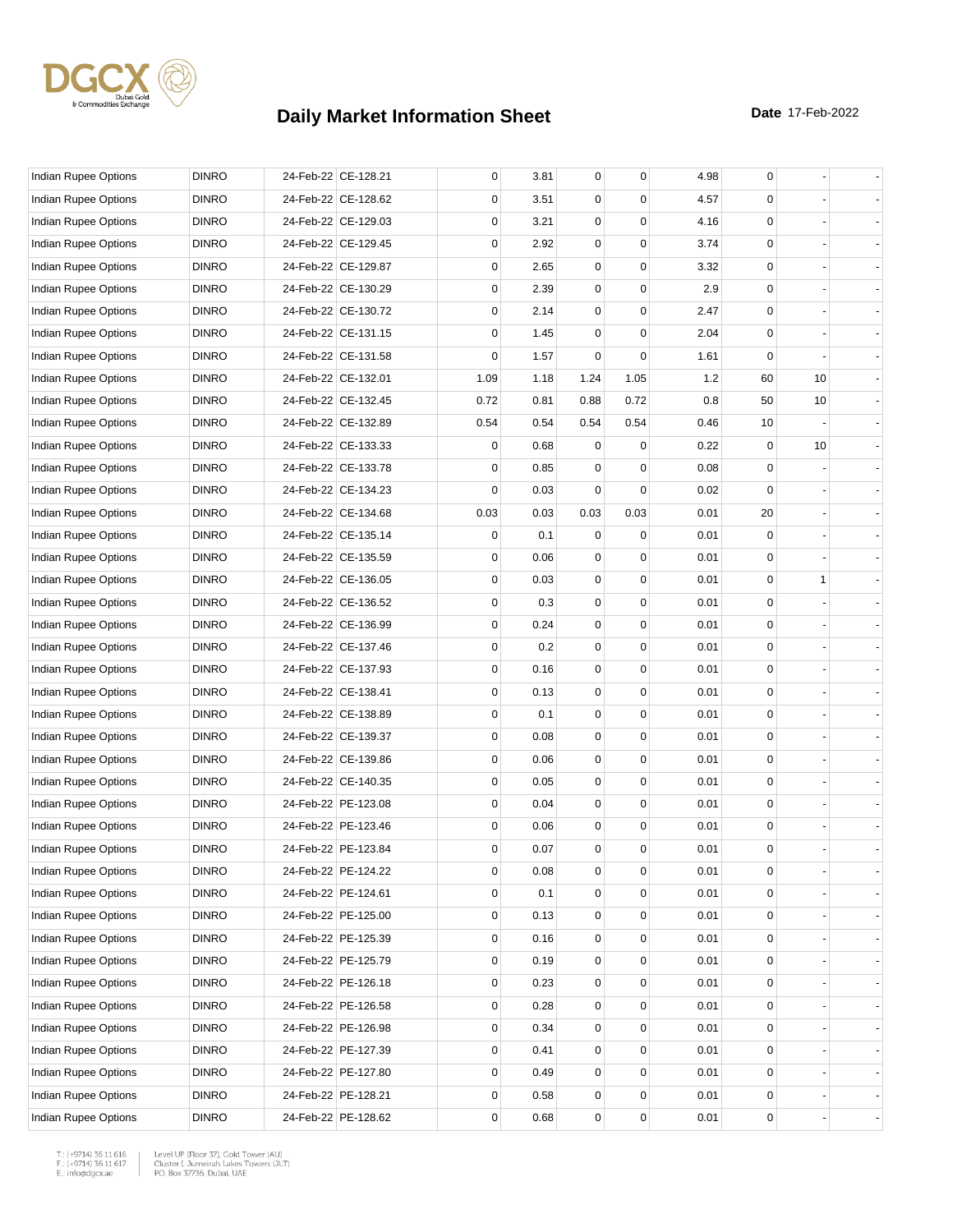

| Indian Rupee Options        | <b>DINRO</b> | 24-Feb-22 PE-129.03 | 0           | 0.79 | 0           | $\mathbf 0$ | 0.01 | 0   |     |  |
|-----------------------------|--------------|---------------------|-------------|------|-------------|-------------|------|-----|-----|--|
| Indian Rupee Options        | <b>DINRO</b> | 24-Feb-22 PE-129.45 | 0           | 0.92 | 0           | $\Omega$    | 0.01 | 0   |     |  |
| <b>Indian Rupee Options</b> | <b>DINRO</b> | 24-Feb-22 PE-129.87 | $\mathbf 0$ | 0.03 | 0           | $\mathbf 0$ | 0.01 | 0   |     |  |
| Indian Rupee Options        | <b>DINRO</b> | 24-Feb-22 PE-130.29 | $\mathbf 0$ | 1.23 | $\mathbf 0$ | $\mathbf 0$ | 0.01 | 0   |     |  |
| Indian Rupee Options        | <b>DINRO</b> | 24-Feb-22 PE-130.72 | $\mathbf 0$ | 0.11 | $\mathbf 0$ | $\mathbf 0$ | 0.01 | 0   |     |  |
| Indian Rupee Options        | <b>DINRO</b> | 24-Feb-22 PE-131.15 | 0.03        | 0.03 | 0.03        | 0.03        | 0.01 | 10  |     |  |
| Indian Rupee Options        | <b>DINRO</b> | 24-Feb-22 PE-131.58 | 0.03        | 0.03 | 0.03        | 0.03        | 0.01 | 20  | 40  |  |
| Indian Rupee Options        | <b>DINRO</b> | 24-Feb-22 PE-132.01 | 0           | 0.2  | 0           | 0           | 0.01 | 0   | 10  |  |
| <b>Indian Rupee Options</b> | <b>DINRO</b> | 24-Feb-22 PE-132.45 | $\mathbf 0$ | 0.7  | $\mathbf 0$ | $\mathbf 0$ | 0.06 | 0   | 100 |  |
| Indian Rupee Options        | <b>DINRO</b> | 24-Feb-22 PE-132.89 | 0.33        | 0.37 | 0.37        | 0.33        | 0.16 | 20  |     |  |
| Indian Rupee Options        | <b>DINRO</b> | 24-Feb-22 PE-133.33 | 0.65        | 0.64 | 0.65        | 0.56        | 0.36 | 40  | 10  |  |
| Indian Rupee Options        | <b>DINRO</b> | 24-Feb-22 PE-133.78 | 0.75        | 0.78 | 0.99        | 0.72        | 0.67 | 130 |     |  |
| Indian Rupee Options        | <b>DINRO</b> | 24-Feb-22 PE-134.23 | 1.13        | 1.27 | 1.43        | 1.13        | 1.06 | 240 |     |  |
| Indian Rupee Options        | <b>DINRO</b> | 24-Feb-22 PE-134.68 | 1.56        | 1.66 | 1.87        | 1.52        | 1.51 | 280 |     |  |
| Indian Rupee Options        | <b>DINRO</b> | 24-Feb-22 PE-135.14 | 0           | 4.18 | $\mathbf 0$ | $\mathbf 0$ | 1.97 | 0   |     |  |
| <b>Indian Rupee Options</b> | <b>DINRO</b> | 24-Feb-22 PE-135.59 | 0           | 4.55 | $\mathbf 0$ | $\mathbf 0$ | 2.42 | 0   |     |  |
| <b>Indian Rupee Options</b> | <b>DINRO</b> | 24-Feb-22 PE-136.05 | 0           | 4.93 | 0           | 0           | 2.88 | 0   |     |  |
| <b>Indian Rupee Options</b> | <b>DINRO</b> | 24-Feb-22 PE-136.52 | 0           | 5.34 | 0           | $\mathbf 0$ | 3.35 | 0   |     |  |
| Indian Rupee Options        | <b>DINRO</b> | 24-Feb-22 PE-136.99 | $\mathbf 0$ | 5.75 | $\mathbf 0$ | $\mathbf 0$ | 3.82 | 0   |     |  |
| Indian Rupee Options        | <b>DINRO</b> | 24-Feb-22 PE-137.46 | 0           | 6.17 | $\mathbf 0$ | $\mathbf 0$ | 4.29 | 0   |     |  |
| Indian Rupee Options        | <b>DINRO</b> | 24-Feb-22 PE-137.93 | 0           | 6.61 | $\mathbf 0$ | $\mathbf 0$ | 4.76 | 0   |     |  |
| Indian Rupee Options        | <b>DINRO</b> | 24-Feb-22 PE-138.41 | 0           | 7.05 | 0           | 0           | 5.24 | 0   |     |  |
| Indian Rupee Options        | <b>DINRO</b> | 24-Feb-22 PE-138.89 | 0           | 7.5  | 0           | $\mathbf 0$ | 5.72 | 0   |     |  |
| Indian Rupee Options        | <b>DINRO</b> | 24-Feb-22 PE-139.37 | $\mathbf 0$ | 7.96 | $\mathbf 0$ | $\mathbf 0$ | 6.2  | 0   |     |  |
| Indian Rupee Options        | <b>DINRO</b> | 24-Feb-22 PE-139.86 | 0           | 8.43 | $\mathbf 0$ | $\mathbf 0$ | 6.69 | 0   |     |  |
| Indian Rupee Options        | <b>DINRO</b> | 24-Feb-22 PE-140.35 | 0           | 8.91 | 0           | $\mathbf 0$ | 7.18 | 0   |     |  |
| Indian Rupee Options        | <b>DINRO</b> | 29-Mar-22 CE-124.61 | 0           | 8.95 | 0           | 0           | 8.23 | 0   |     |  |
| Indian Rupee Options        | <b>DINRO</b> | 29-Mar-22 CE-125.00 | 0           | 8.58 | 0           | $\mathbf 0$ | 7.84 | 0   |     |  |
| Indian Rupee Options        | <b>DINRO</b> | 29-Mar-22 CE-125.39 | $\mathbf 0$ | 8.2  | 0           | $\mathbf 0$ | 7.45 | 0   |     |  |
| Indian Rupee Options        | <b>DINRO</b> | 29-Mar-22 CE-125.79 | 0           | 7.82 | $\mathbf 0$ | 0           | 7.05 | 0   |     |  |
| Indian Rupee Options        | <b>DINRO</b> | 29-Mar-22 CE-126.18 | 0           | 7.45 | 0           | $\mathbf 0$ | 6.66 | 0   |     |  |
| Indian Rupee Options        | <b>DINRO</b> | 29-Mar-22 CE-126.58 | 0           | 7.07 | 0           | 0           | 6.27 | 0   |     |  |
| Indian Rupee Options        | <b>DINRO</b> | 29-Mar-22 CE-126.98 | 0           | 6.7  | 0           | $\mathbf 0$ | 5.87 | 0   |     |  |
| Indian Rupee Options        | <b>DINRO</b> | 29-Mar-22 CE-127.39 | 0           | 6.32 | 0           | 0           | 5.46 | 0   |     |  |
| Indian Rupee Options        | <b>DINRO</b> | 29-Mar-22 CE-127.80 | 0           | 5.96 | 0           | $\mathbf 0$ | 5.05 | 0   |     |  |
| Indian Rupee Options        | <b>DINRO</b> | 29-Mar-22 CE-128.21 | 0           | 5.59 | 0           | 0           | 4.64 | 0   |     |  |
| Indian Rupee Options        | <b>DINRO</b> | 29-Mar-22 CE-128.62 | 0           | 5.24 | 0           | 0           | 4.23 | 0   |     |  |
| <b>Indian Rupee Options</b> | <b>DINRO</b> | 29-Mar-22 CE-129.03 | 0           | 4.89 | 0           | 0           | 3.83 | 0   |     |  |
| <b>Indian Rupee Options</b> | <b>DINRO</b> | 29-Mar-22 CE-129.45 | 0           | 4.55 | 0           | 0           | 3.42 | 0   |     |  |
| Indian Rupee Options        | <b>DINRO</b> | 29-Mar-22 CE-129.87 | 0           | 4.21 | 0           | $\mathbf 0$ | 3.02 | 0   |     |  |
| Indian Rupee Options        | <b>DINRO</b> | 29-Mar-22 CE-130.29 | 0           | 3.89 | 0           | 0           | 2.62 | 0   |     |  |
| Indian Rupee Options        | <b>DINRO</b> | 29-Mar-22 CE-130.72 | 0           | 3.57 | 0           | 0           | 2.24 | 0   |     |  |
| Indian Rupee Options        | <b>DINRO</b> | 29-Mar-22 CE-131.15 | 0           | 3.27 | 0           | 0           | 1.87 | 0   |     |  |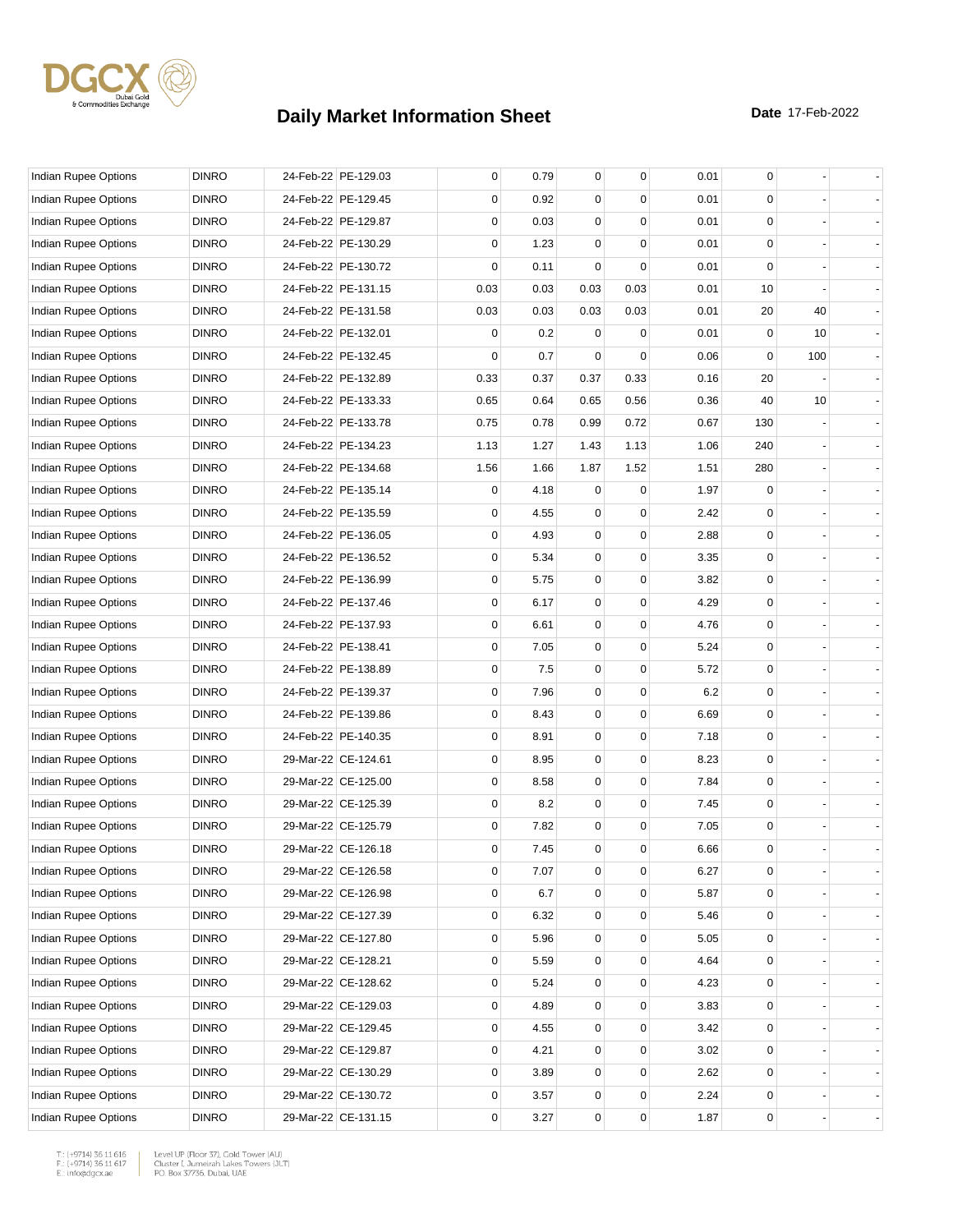

| Indian Rupee Options        | <b>DINRO</b> | 29-Mar-22 CE-131.58 | 0           | 2.98 | 0           | $\mathbf 0$ | 1.53 | 0           |  |
|-----------------------------|--------------|---------------------|-------------|------|-------------|-------------|------|-------------|--|
| Indian Rupee Options        | <b>DINRO</b> | 29-Mar-22 CE-132.01 | 0           | 2.7  | 0           | $\Omega$    | 1.23 | 0           |  |
| <b>Indian Rupee Options</b> | <b>DINRO</b> | 29-Mar-22 CE-132.45 | $\mathbf 0$ | 2.43 | 0           | $\mathbf 0$ | 0.95 | 0           |  |
| Indian Rupee Options        | <b>DINRO</b> | 29-Mar-22 CE-132.89 | $\mathbf 0$ | 2.18 | 0           | $\mathbf 0$ | 0.71 | 0           |  |
| <b>Indian Rupee Options</b> | <b>DINRO</b> | 29-Mar-22 CE-133.33 | $\mathbf 0$ | 1.95 | $\mathbf 0$ | $\mathbf 0$ | 0.52 | 0           |  |
| Indian Rupee Options        | <b>DINRO</b> | 29-Mar-22 CE-133.78 | $\mathbf 0$ | 1.73 | 0           | $\mathbf 0$ | 0.36 | 0           |  |
| Indian Rupee Options        | <b>DINRO</b> | 29-Mar-22 CE-134.23 | 0           | 1.53 | 0           | 0           | 0.24 | 0           |  |
| <b>Indian Rupee Options</b> | <b>DINRO</b> | 29-Mar-22 CE-134.68 | 0           | 1.34 | 0           | $\mathbf 0$ | 0.16 | 0           |  |
| Indian Rupee Options        | <b>DINRO</b> | 29-Mar-22 CE-135.14 | $\mathbf 0$ | 1.17 | 0           | $\mathbf 0$ | 0.1  | 0           |  |
| <b>Indian Rupee Options</b> | <b>DINRO</b> | 29-Mar-22 CE-135.59 | 0           | 1.01 | $\mathbf 0$ | $\mathbf 0$ | 0.06 | 0           |  |
| Indian Rupee Options        | <b>DINRO</b> | 29-Mar-22 CE-136.05 | $\mathbf 0$ | 0.87 | $\mathbf 0$ | $\mathbf 0$ | 0.03 | 0           |  |
| Indian Rupee Options        | <b>DINRO</b> | 29-Mar-22 CE-136.52 | 0           | 0.74 | 0           | 0           | 0.02 | 0           |  |
| Indian Rupee Options        | <b>DINRO</b> | 29-Mar-22 CE-136.99 | 0           | 0.63 | 0           | $\mathbf 0$ | 0.01 | 0           |  |
| Indian Rupee Options        | <b>DINRO</b> | 29-Mar-22 CE-137.46 | $\mathbf 0$ | 0.53 | $\mathbf 0$ | $\mathbf 0$ | 0.01 | 0           |  |
| Indian Rupee Options        | <b>DINRO</b> | 29-Mar-22 CE-137.93 | 0           | 0.45 | $\mathbf 0$ | $\mathbf 0$ | 0.01 | 0           |  |
| <b>Indian Rupee Options</b> | <b>DINRO</b> | 29-Mar-22 CE-138.41 | 0           | 0.37 | $\mathbf 0$ | $\mathbf 0$ | 0.01 | 0           |  |
| Indian Rupee Options        | <b>DINRO</b> | 29-Mar-22 CE-138.89 | 0           | 0.31 | 0           | 0           | 0.01 | 0           |  |
| Indian Rupee Options        | <b>DINRO</b> | 29-Mar-22 CE-139.37 | 0           | 0.25 | 0           | $\mathbf 0$ | 0.01 | 0           |  |
| <b>Indian Rupee Options</b> | <b>DINRO</b> | 29-Mar-22 CE-139.86 | $\mathbf 0$ | 0.2  | $\mathbf 0$ | $\mathbf 0$ | 0.01 | 0           |  |
| Indian Rupee Options        | <b>DINRO</b> | 29-Mar-22 CE-140.35 | 0           | 0.16 | $\mathbf 0$ | $\mathbf 0$ | 0.01 | 0           |  |
| Indian Rupee Options        | <b>DINRO</b> | 29-Mar-22 CE-140.85 | 0           | 0.13 | $\mathbf 0$ | $\mathbf 0$ | 0.01 | 0           |  |
| Indian Rupee Options        | <b>DINRO</b> | 29-Mar-22 CE-141.34 | 0           | 0.1  | 0           | 0           | 0.01 | 0           |  |
| Indian Rupee Options        | <b>DINRO</b> | 29-Mar-22 CE-141.84 | 0           | 0.08 | 0           | $\mathbf 0$ | 0.01 | 0           |  |
| Indian Rupee Options        | <b>DINRO</b> | 29-Mar-22 CE-142.35 | $\mathbf 0$ | 0.07 | $\mathbf 0$ | $\mathbf 0$ | 0.01 | 0           |  |
| Indian Rupee Options        | <b>DINRO</b> | 29-Mar-22 PE-124.61 | 0           | 0.04 | $\mathbf 0$ | $\mathbf 0$ | 0.01 | 0           |  |
| Indian Rupee Options        | <b>DINRO</b> | 29-Mar-22 PE-125.00 | 0           | 0.05 | 0           | $\mathbf 0$ | 0.01 | 0           |  |
| Indian Rupee Options        | <b>DINRO</b> | 29-Mar-22 PE-125.39 | 0           | 0.06 | 0           | 0           | 0.01 | 0           |  |
| Indian Rupee Options        | <b>DINRO</b> | 29-Mar-22 PE-125.79 | 0           | 0.08 | 0           | $\mathbf 0$ | 0.01 | 0           |  |
| <b>Indian Rupee Options</b> | <b>DINRO</b> | 29-Mar-22 PE-126.18 | $\mathbf 0$ | 0.1  | $\mathbf 0$ | $\mathbf 0$ | 0.01 | 0           |  |
| Indian Rupee Options        | <b>DINRO</b> | 29-Mar-22 PE-126.58 | 0           | 0.12 | $\mathbf 0$ | $\mathbf 0$ | 0.01 | 0           |  |
| Indian Rupee Options        | <b>DINRO</b> | 29-Mar-22 PE-126.98 | 0           | 0.15 | $\mathbf 0$ | $\mathbf 0$ | 0.01 | 0           |  |
| Indian Rupee Options        | <b>DINRO</b> | 29-Mar-22 PE-127.39 | 0           | 0.18 | 0           | 0           | 0.01 | 0           |  |
| Indian Rupee Options        | <b>DINRO</b> | 29-Mar-22 PE-127.80 | 0           | 0.22 | 0           | $\mathbf 0$ | 0.01 | 0           |  |
| Indian Rupee Options        | <b>DINRO</b> | 29-Mar-22 PE-128.21 | 0           | 0.27 | 0           | 0           | 0.01 | 0           |  |
| Indian Rupee Options        | <b>DINRO</b> | 29-Mar-22 PE-128.62 | 0           | 0.32 | 0           | $\mathbf 0$ | 0.01 | 0           |  |
| Indian Rupee Options        | <b>DINRO</b> | 29-Mar-22 PE-129.03 | 0           | 0.38 | 0           | 0           | 0.01 | 0           |  |
| Indian Rupee Options        | <b>DINRO</b> | 29-Mar-22 PE-129.45 | 0           | 0.46 | 0           | 0           | 0.02 | 0           |  |
| Indian Rupee Options        | <b>DINRO</b> | 29-Mar-22 PE-129.87 | 0           | 0.54 | $\pmb{0}$   | 0           | 0.04 | 0           |  |
| Indian Rupee Options        | <b>DINRO</b> | 29-Mar-22 PE-130.29 | 0           | 0.63 | 0           | 0           | 0.07 | 0           |  |
| Indian Rupee Options        | <b>DINRO</b> | 29-Mar-22 PE-130.72 | 0           | 0.74 | 0           | 0           | 0.11 | $\mathbf 0$ |  |
| Indian Rupee Options        | <b>DINRO</b> | 29-Mar-22 PE-131.15 | 0           | 0.87 | 0           | 0           | 0.17 | 0           |  |
| Indian Rupee Options        | <b>DINRO</b> | 29-Mar-22 PE-131.58 | 0           | 1.01 | 0           | 0           | 0.26 | 0           |  |
| Indian Rupee Options        | <b>DINRO</b> | 29-Mar-22 PE-132.01 | 0           | 1.16 | 0           | 0           | 0.38 | 0           |  |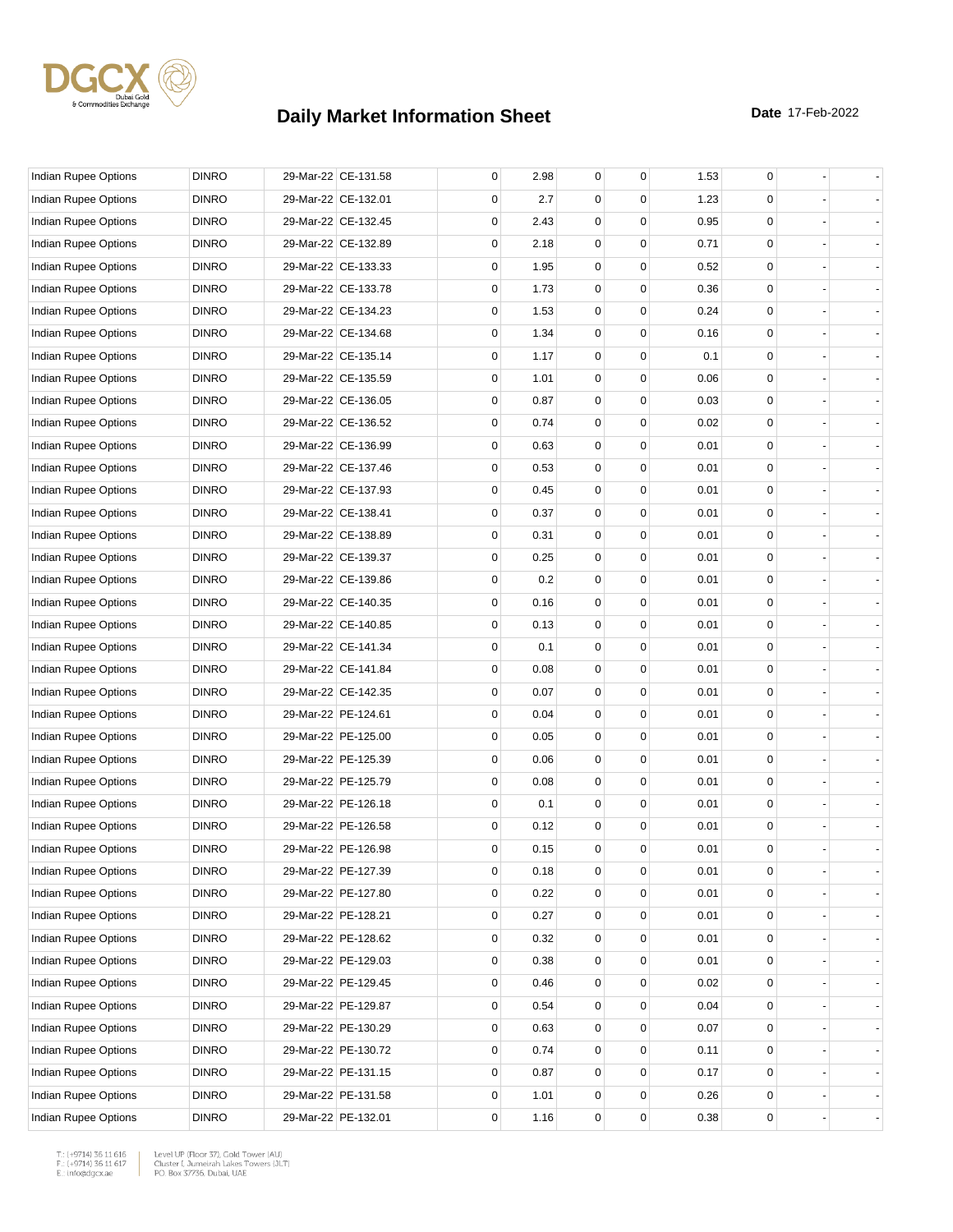

| Indian Rupee Options        | <b>DINRO</b> | 29-Mar-22 PE-132.45 | 0    | 1.33 | $\mathbf{0}$   | 0        | 0.55 | 0           |  |
|-----------------------------|--------------|---------------------|------|------|----------------|----------|------|-------------|--|
| Indian Rupee Options        | <b>DINRO</b> | 29-Mar-22 PE-132.89 | 0    | 1.52 | 0              | $\Omega$ | 0.75 | 0           |  |
| Indian Rupee Options        | <b>DINRO</b> | 29-Mar-22 PE-133.33 | 0    | 1.73 | $\Omega$       | 0        | 1    | $\mathbf 0$ |  |
| Indian Rupee Options        | <b>DINRO</b> | 29-Mar-22 PE-133.78 | 0    | 1.95 | 0              | 0        | 1.29 | $\mathbf 0$ |  |
| Indian Rupee Options        | <b>DINRO</b> | 29-Mar-22 PE-134.23 | 1.97 | 1.97 | 1.97           | 1.97     | 1.62 | 10          |  |
| Indian Rupee Options        | <b>DINRO</b> | 29-Mar-22 PE-134.68 | 2.37 | 2.37 | 2.37           | 2.37     | 1.98 | 10          |  |
| Indian Rupee Options        | <b>DINRO</b> | 29-Mar-22 PE-135.14 | 0    | 2.74 | $\Omega$       | $\Omega$ | 2.43 | 0           |  |
| <b>Indian Rupee Options</b> | <b>DINRO</b> | 29-Mar-22 PE-135.59 | 0    | 3.04 | $\Omega$       | 0        | 2.88 | $\mathbf 0$ |  |
| <b>Indian Rupee Options</b> | <b>DINRO</b> | 29-Mar-22 PE-136.05 | 0    | 3.36 | 0              | 0        | 3.34 | $\mathbf 0$ |  |
| Indian Rupee Options        | <b>DINRO</b> | 29-Mar-22 PE-136.52 | 0    | 3.7  | 0              | 0        | 3.81 | $\mathbf 0$ |  |
| Indian Rupee Options        | <b>DINRO</b> | 29-Mar-22 PE-136.99 | 0    | 4.05 | 0              | 0        | 4.28 | $\mathbf 0$ |  |
| Indian Rupee Options        | <b>DINRO</b> | 29-Mar-22 PE-137.46 | 0    | 4.42 | 0              | 0        | 4.75 | 0           |  |
| Indian Rupee Options        | <b>DINRO</b> | 29-Mar-22 PE-137.93 | 0    | 4.8  | 0              | 0        | 5.22 | $\mathbf 0$ |  |
| Indian Rupee Options        | <b>DINRO</b> | 29-Mar-22 PE-138.41 | 0    | 5.21 | 0              | 0        | 5.7  | $\mathbf 0$ |  |
| Indian Rupee Options        | <b>DINRO</b> | 29-Mar-22 PE-138.89 | 0    | 5.62 | 0              | 0        | 6.18 | $\mathbf 0$ |  |
| <b>Indian Rupee Options</b> | <b>DINRO</b> | 29-Mar-22 PE-139.37 | 0    | 6.04 | 0              | 0        | 6.66 | 0           |  |
| Indian Rupee Options        | <b>DINRO</b> | 29-Mar-22 PE-139.86 | 0    | 6.48 | 0              | 0        | 7.15 | 0           |  |
| Indian Rupee Options        | <b>DINRO</b> | 29-Mar-22 PE-140.35 | 0    | 6.93 | 0              | 0        | 7.64 | $\mathbf 0$ |  |
| Indian Rupee Options        | <b>DINRO</b> | 29-Mar-22 PE-140.85 | 0    | 7.4  | 0              | 0        | 8.14 | $\mathbf 0$ |  |
| Indian Rupee Options        | <b>DINRO</b> | 29-Mar-22 PE-141.34 | 0    | 7.86 | 0              | 0        | 8.63 | $\mathbf 0$ |  |
| Indian Rupee Options        | <b>DINRO</b> | 29-Mar-22 PE-141.84 | 0    | 8.34 | 0              | 0        | 9.13 | $\mathbf 0$ |  |
| Indian Rupee Options        | <b>DINRO</b> | 29-Mar-22 PE-142.35 | 0    | 8.83 | 0              | 0        | 9.64 | 0           |  |
| Indian Rupee Options        | <b>DINRO</b> | 27-Apr-22 CE-123.84 | 0    | 8.47 | 0              | 0        | 8.54 | $\mathbf 0$ |  |
| Indian Rupee Options        | <b>DINRO</b> | 27-Apr-22 CE-124.22 | 0    | 8.11 | 0              | 0        | 8.16 | $\mathbf 0$ |  |
| Indian Rupee Options        | <b>DINRO</b> | 27-Apr-22 CE-124.61 | 0    | 7.73 | 0              | 0        | 7.77 | $\mathbf 0$ |  |
| Indian Rupee Options        | <b>DINRO</b> | 27-Apr-22 CE-125.00 | 0    | 7.36 | 0              | 0        | 7.38 | $\mathbf 0$ |  |
| Indian Rupee Options        | <b>DINRO</b> | 27-Apr-22 CE-125.39 | 0    | 7    | 0              | 0        | 6.99 | 0           |  |
| Indian Rupee Options        | <b>DINRO</b> | 27-Apr-22 CE-125.79 | 0    | 6.63 | 0              | 0        | 6.6  | $\mathbf 0$ |  |
| <b>Indian Rupee Options</b> | <b>DINRO</b> | 27-Apr-22 CE-126.18 | 0    | 6.27 | 0              | 0        | 6.21 | $\mathbf 0$ |  |
| Indian Rupee Options        | <b>DINRO</b> | 27-Apr-22 CE-126.58 | 0    | 5.91 | 0              | 0        | 5.81 | $\mathbf 0$ |  |
| Indian Rupee Options        | <b>DINRO</b> | 27-Apr-22 CE-126.98 | 0    | 5.56 | $\overline{0}$ | 0        | 5.42 | $\mathbf 0$ |  |
| Indian Rupee Options        | <b>DINRO</b> | 27-Apr-22 CE-127.39 | 0    | 5.2  | 0              | 0        | 5.01 | 0           |  |
| Indian Rupee Options        | <b>DINRO</b> | 27-Apr-22 CE-127.80 | 0    | 4.86 | 0              | 0        | 4.61 | $\mathbf 0$ |  |
| Indian Rupee Options        | <b>DINRO</b> | 27-Apr-22 CE-128.21 | 0    | 4.52 | 0              | 0        | 4.22 | 0           |  |
| Indian Rupee Options        | <b>DINRO</b> | 27-Apr-22 CE-128.62 | 0    | 4.19 | 0              | 0        | 3.83 | $\mathbf 0$ |  |
| Indian Rupee Options        | <b>DINRO</b> | 27-Apr-22 CE-129.03 | 0    | 3.88 | 0              | 0        | 3.45 | 0           |  |
| Indian Rupee Options        | <b>DINRO</b> | 27-Apr-22 CE-129.45 | 0    | 3.57 | 0              | 0        | 3.07 | 0           |  |
| Indian Rupee Options        | <b>DINRO</b> | 27-Apr-22 CE-129.87 | 0    | 3.27 | 0              | 0        | 2.7  | 0           |  |
| Indian Rupee Options        | <b>DINRO</b> | 27-Apr-22 CE-130.29 | 0    | 2.99 | 0              | 0        | 2.35 | 0           |  |
| Indian Rupee Options        | <b>DINRO</b> | 27-Apr-22 CE-130.72 | 0    | 2.71 | 0              | 0        | 2.02 | $\mathbf 0$ |  |
| Indian Rupee Options        | <b>DINRO</b> | 27-Apr-22 CE-131.15 | 0    | 2.45 | 0              | 0        | 1.7  | $\mathbf 0$ |  |
| Indian Rupee Options        | <b>DINRO</b> | 27-Apr-22 CE-131.58 | 0    | 2.2  | 0              | 0        | 1.42 | 0           |  |
| Indian Rupee Options        | <b>DINRO</b> | 27-Apr-22 CE-132.01 | 0    | 1.97 | 0              | 0        | 1.17 | 0           |  |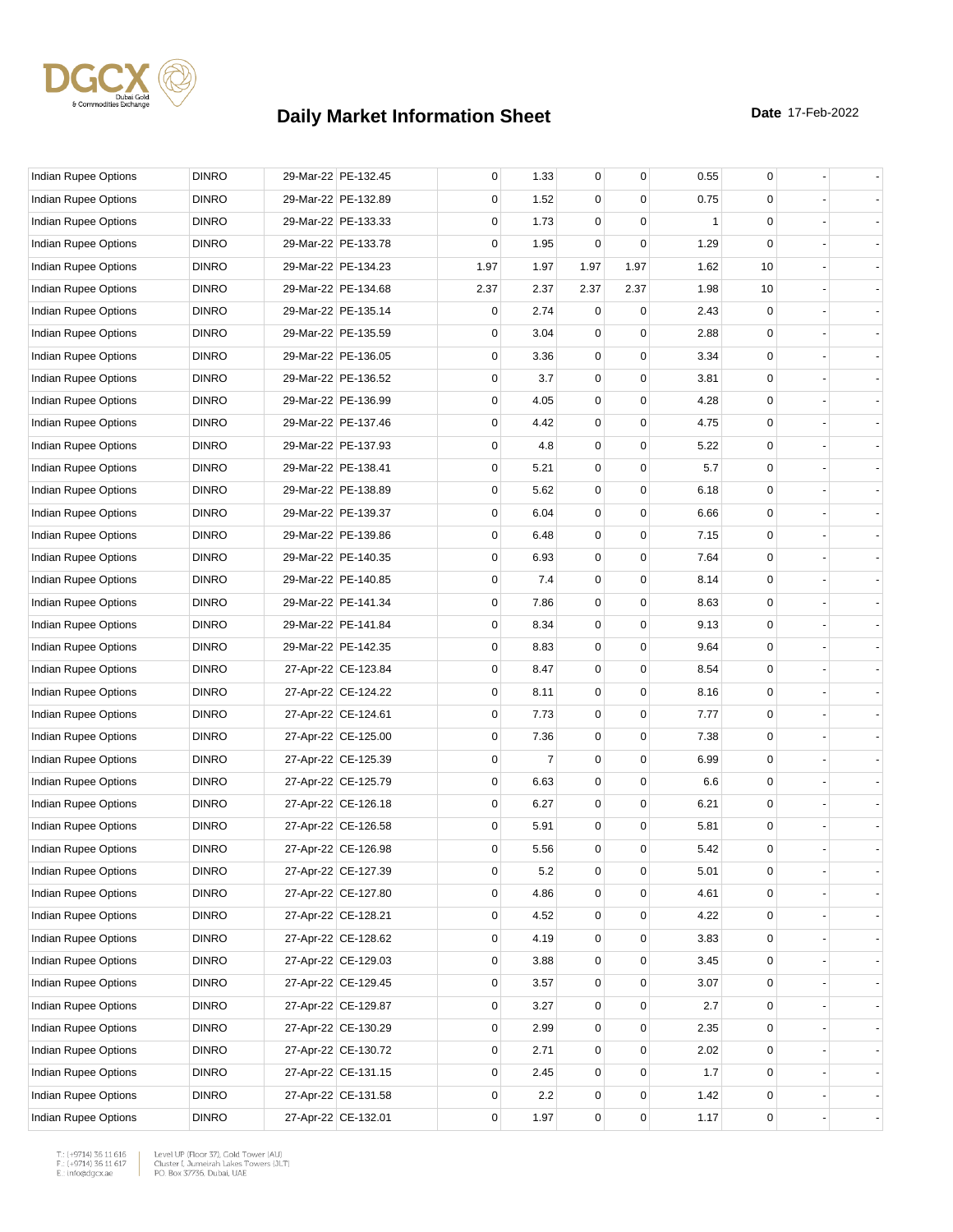

| Indian Rupee Options        | <b>DINRO</b> | 27-Apr-22 CE-132.45 | 0 | 1.76 | 0           | 0           | 0.94 | 0 |                |
|-----------------------------|--------------|---------------------|---|------|-------------|-------------|------|---|----------------|
| Indian Rupee Options        | <b>DINRO</b> | 27-Apr-22 CE-132.89 | 0 | 1.55 | 0           | 0           | 0.74 | 0 |                |
| <b>Indian Rupee Options</b> | <b>DINRO</b> | 27-Apr-22 CE-133.33 | 0 | 1.37 | 0           | $\mathbf 0$ | 0.57 | 0 |                |
| Indian Rupee Options        | <b>DINRO</b> | 27-Apr-22 CE-133.78 | 0 | 1.2  | 0           | $\mathbf 0$ | 0.43 | 0 |                |
| Indian Rupee Options        | <b>DINRO</b> | 27-Apr-22 CE-134.23 | 0 | 1.04 | $\mathbf 0$ | 0           | 0.32 | 0 |                |
| Indian Rupee Options        | <b>DINRO</b> | 27-Apr-22 CE-134.68 | 0 | 0.9  | $\mathbf 0$ | 0           | 0.23 | 0 |                |
| Indian Rupee Options        | <b>DINRO</b> | 27-Apr-22 CE-135.14 | 0 | 0.77 | $\mathbf 0$ | 0           | 0.16 | 0 |                |
| <b>Indian Rupee Options</b> | <b>DINRO</b> | 27-Apr-22 CE-135.59 | 0 | 0.66 | $\mathbf 0$ | $\mathbf 0$ | 0.11 | 0 |                |
| Indian Rupee Options        | <b>DINRO</b> | 27-Apr-22 CE-136.05 | 0 | 0.56 | 0           | $\mathbf 0$ | 0.07 | 0 |                |
| Indian Rupee Options        | <b>DINRO</b> | 27-Apr-22 CE-136.52 | 0 | 0.47 | $\mathbf 0$ | 0           | 0.05 | 0 |                |
| Indian Rupee Options        | <b>DINRO</b> | 27-Apr-22 CE-136.99 | 0 | 0.39 | $\mathbf 0$ | 0           | 0.03 | 0 |                |
| Indian Rupee Options        | <b>DINRO</b> | 27-Apr-22 CE-137.46 | 0 | 0.32 | $\mathbf 0$ | 0           | 0.02 | 0 |                |
| Indian Rupee Options        | <b>DINRO</b> | 27-Apr-22 CE-137.93 | 0 | 0.27 | $\mathbf 0$ | $\mathbf 0$ | 0.01 | 0 |                |
| Indian Rupee Options        | <b>DINRO</b> | 27-Apr-22 CE-138.41 | 0 | 0.22 | 0           | $\mathbf 0$ | 0.01 | 0 |                |
| Indian Rupee Options        | <b>DINRO</b> | 27-Apr-22 CE-138.89 | 0 | 0.18 | $\mathbf 0$ | 0           | 0.01 | 0 |                |
| Indian Rupee Options        | <b>DINRO</b> | 27-Apr-22 CE-139.37 | 0 | 0.14 | $\mathbf 0$ | 0           | 0.01 | 0 |                |
| Indian Rupee Options        | <b>DINRO</b> | 27-Apr-22 CE-139.86 | 0 | 0.11 | $\mathbf 0$ | 0           | 0.01 | 0 |                |
| Indian Rupee Options        | <b>DINRO</b> | 27-Apr-22 CE-140.35 | 0 | 0.09 | $\mathbf 0$ | $\mathbf 0$ | 0.01 | 0 |                |
| Indian Rupee Options        | <b>DINRO</b> | 27-Apr-22 CE-140.85 | 0 | 0.07 | 0           | $\mathbf 0$ | 0.01 | 0 |                |
| Indian Rupee Options        | <b>DINRO</b> | 27-Apr-22 CE-141.34 | 0 | 0.06 | $\mathbf 0$ | 0           | 0.01 | 0 |                |
| Indian Rupee Options        | <b>DINRO</b> | 27-Apr-22 PE-123.84 | 0 | 0.05 | $\mathbf 0$ | 0           | 0.01 | 0 |                |
| Indian Rupee Options        | <b>DINRO</b> | 27-Apr-22 PE-124.22 | 0 | 0.07 | $\mathbf 0$ | 0           | 0.01 | 0 |                |
| Indian Rupee Options        | <b>DINRO</b> | 27-Apr-22 PE-124.61 | 0 | 0.08 | $\mathbf 0$ | $\mathbf 0$ | 0.01 | 0 |                |
| Indian Rupee Options        | <b>DINRO</b> | 27-Apr-22 PE-125.00 | 0 | 0.1  | 0           | $\mathbf 0$ | 0.01 | 0 |                |
| Indian Rupee Options        | <b>DINRO</b> | 27-Apr-22 PE-125.39 | 0 | 0.12 | $\mathbf 0$ | 0           | 0.01 | 0 |                |
| Indian Rupee Options        | <b>DINRO</b> | 27-Apr-22 PE-125.79 | 0 | 0.15 | $\mathbf 0$ | 0           | 0.01 | 0 |                |
| Indian Rupee Options        | <b>DINRO</b> | 27-Apr-22 PE-126.18 | 0 | 0.18 | $\mathbf 0$ | 0           | 0.01 | 0 |                |
| Indian Rupee Options        | <b>DINRO</b> | 27-Apr-22 PE-126.58 | 0 | 0.22 | 0           | $\mathbf 0$ | 0.01 | 0 |                |
| Indian Rupee Options        | <b>DINRO</b> | 27-Apr-22 PE-126.98 | 0 | 0.27 | 0           | $\mathbf 0$ | 0.01 | 0 |                |
| Indian Rupee Options        | <b>DINRO</b> | 27-Apr-22 PE-127.39 | 0 | 0.32 | $\mathbf 0$ | 0           | 0.01 | 0 |                |
| Indian Rupee Options        | <b>DINRO</b> | 27-Apr-22 PE-127.80 | 0 | 0.39 | 0           | 0           | 0.02 | 0 |                |
| Indian Rupee Options        | <b>DINRO</b> | 27-Apr-22 PE-128.21 | 0 | 0.46 | $\pmb{0}$   | $\pmb{0}$   | 0.04 | 0 |                |
| <b>Indian Rupee Options</b> | <b>DINRO</b> | 27-Apr-22 PE-128.62 | 0 | 0.54 | 0           | 0           | 0.06 | 0 |                |
| Indian Rupee Options        | <b>DINRO</b> | 27-Apr-22 PE-129.03 | 0 | 0.63 | 0           | 0           | 0.08 | 0 |                |
| Indian Rupee Options        | <b>DINRO</b> | 27-Apr-22 PE-129.45 | 0 | 0.74 | 0           | 0           | 0.12 | 0 |                |
| Indian Rupee Options        | <b>DINRO</b> | 27-Apr-22 PE-129.87 | 0 | 0.86 | 0           | 0           | 0.18 | 0 | $\blacksquare$ |
| Indian Rupee Options        | <b>DINRO</b> | 27-Apr-22 PE-130.29 | 0 | 0.99 | $\mathbf 0$ | 0           | 0.25 | 0 |                |
| Indian Rupee Options        | <b>DINRO</b> | 27-Apr-22 PE-130.72 | 0 | 1.15 | $\pmb{0}$   | 0           | 0.34 | 0 |                |
| Indian Rupee Options        | <b>DINRO</b> | 27-Apr-22 PE-131.15 | 0 | 1.31 | 0           | 0           | 0.46 | 0 |                |
| Indian Rupee Options        | <b>DINRO</b> | 27-Apr-22 PE-131.58 | 0 | 1.5  | 0           | 0           | 0.61 | 0 |                |
| Indian Rupee Options        | <b>DINRO</b> | 27-Apr-22 PE-132.01 | 0 | 1.7  | 0           | 0           | 0.78 | 0 |                |
| Indian Rupee Options        | <b>DINRO</b> | 27-Apr-22 PE-132.45 | 0 | 1.92 | $\pmb{0}$   | 0           | 0.99 | 0 |                |
| Indian Rupee Options        | <b>DINRO</b> | 27-Apr-22 PE-132.89 | 0 | 2.15 | $\pmb{0}$   | $\mathbf 0$ | 1.23 | 0 |                |